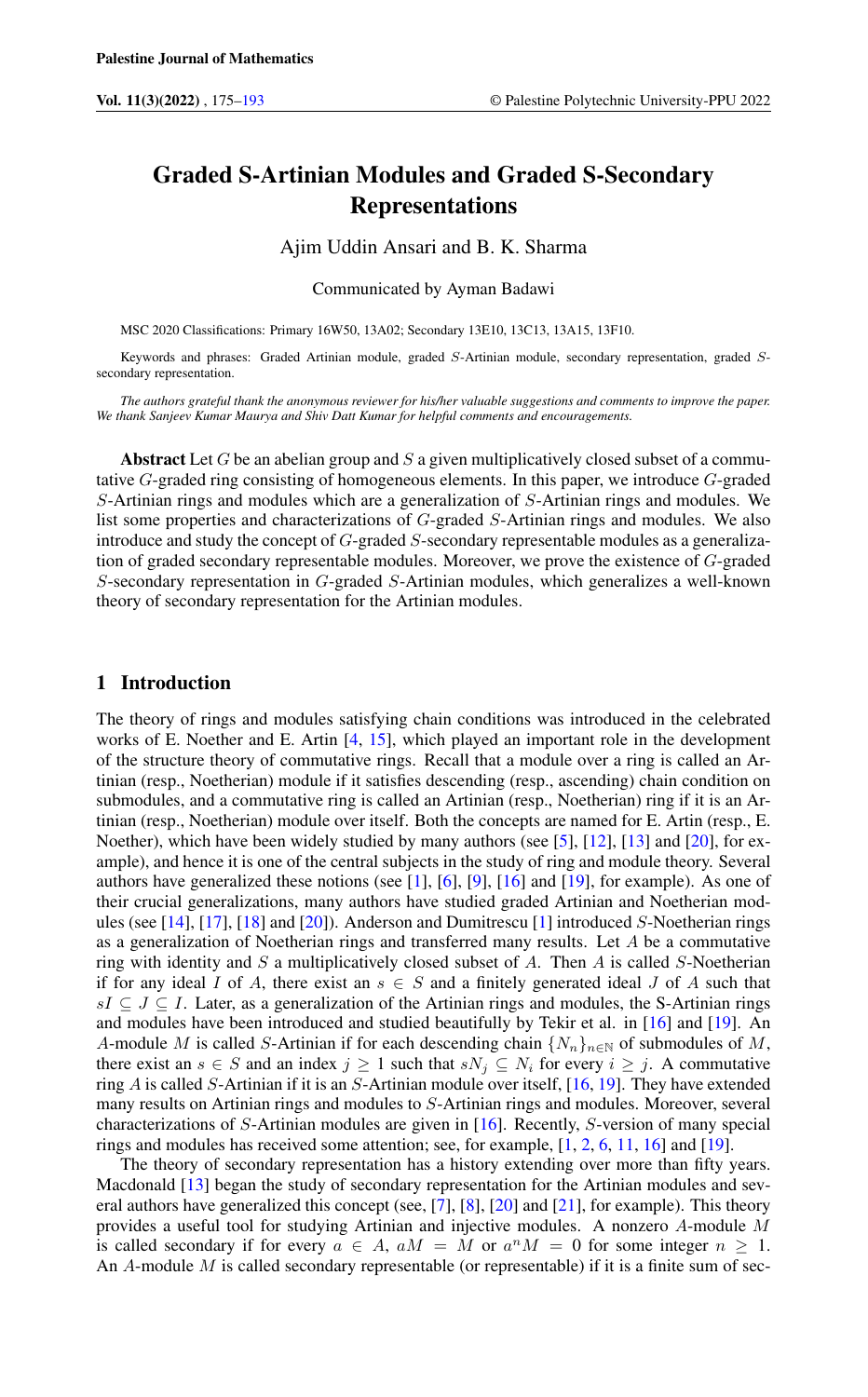ondary modules, [\[13\]](#page-18-1). Later, Sharp [\[20\]](#page-18-2) introduced the concepts of graded secondary and graded secondary representable modules as a generalization of secondary and secondary representable modules to the graded case and used them as a tool for the study of asymptotic behavior of certain sets of attached prime ideals. Many authors have studied the graded secondary representations for the graded modules; see [\[7,](#page-17-9) [8,](#page-17-10) [20\]](#page-18-2). For example, graded secondary representations for graded injective and graded Artinian modules have been discussed in [\[7\]](#page-17-9) and [\[20\]](#page-18-2).

This paper discusses two objectives. Section 3 discusses the first objective of the paper which is devoted to extending the concepts of S-Artinian rings and modules to the graded case. We introduce the concepts of G-graded S-Artinian rings and modules as a generalization of S-Artinian rings and modules. Let  $G$  be an abelian group,  $A$  a commutative  $G$ -graded ring and  $S$  a multiplicatively closed subset of  $A$  consisting of homogeneous elements. We say that a  $G$ graded A-module M is G-graded S-Artinian if for each descending chain  $\{N_n\}_{n\in\mathbb{N}}$  of graded submodules of M, there exist an  $s \in S$  and an index  $j \ge 1$  such that  $sN_j \subseteq N_i$  for every  $i \ge j$ . We show by Example [3.7](#page-3-0) that this generalization is proper. We list a number of properties and characterizations of G-graded S-Artinian rings and modules. In particular, we characterize Ggraded S-Artinian modules via graded S-MIN condition (Theorem [3.23\)](#page-7-0). Also for study of the G-graded S-Artinian rings and modules deeply, we need S-versions of G-prime and G-maximal ideals. In [\[11\]](#page-17-8), A. Hamed introduced the notion of S-prime ideals as a generalization of prime ideals and studied many properties of this class of ideals in S-Noetherian rings. We introduce and study the S-G-prime ideals as a generalization of the S-prime ideals to the graded case. Motivated by this, we also introduce and study the S-G-maximal ideals as a generalization of the G-maximal ideals. We transfer several properties of G-maximal ideals to S-G-maximal ideals (Proposition [3.35](#page-10-0) and [3.37\)](#page-11-0). Recall that an Artinian ring contains only finitely many maximal ideals and each prime ideal is maximal. We prove these results for the G-graded S-Artinian rings by using the concepts of S-G-prime and S-G-maximal ideals (Proposition [3.38](#page-11-1) and Theorem [3.40\)](#page-12-0).

Section 4 discusses the second objective of the paper which is devoted to the study of Sversions of the graded secondary and graded secondary representable modules. We introduce G-graded S-secondary and G-graded S-secondary representable modules as a generalization of the graded secondary and graded secondary representable modules. We give the basic properties of such modules and prove the existence of G-graded S-secondary representation in G-graded S-Artinian modules (Theorem [4.17\)](#page-17-11) as a generalization of [\[20,](#page-18-2) Proposition 2.4] and [\[12,](#page-17-3) Theorem 1]. We investigate the extent to which this representation is unique, and introduce the notion of attached S-G-prime ideals which is a generalization of the attached prime ideals. A number of results on attached prime ideals have been generalized for the attached S-G-prime ideals (Theorem [4.11](#page-15-0) and [4.14\)](#page-16-0).

### 2 Preliminaries

Throughout this paper,  $G$  is an abelian group with identity  $e$  and all the rings are assumed to be commutative rings with identity unless otherwise stated.

A ring  $A$  is said to be  $G$ -graded if  $A=\bigoplus_{g\in G}A_g$  for additive subgroups  $A_g$  and  $A_gA_h\subseteq A_{gh}$ for all  $g, h \in G$ . The elements of the set  $h(A) = \bigcup_{g \in G} A_g$  are said to be homogeneous. The grading is trivial if  $A_g = 0$  for every non-identity  $g \in G$ . If A is a G-graded ring, then  $A_e$  is a subring of A containing 1<sub>A</sub>. An ideal I of A is said to be graded if  $I = \bigoplus_{g \in G} (I \cap A_g)$ . Let  $A = \bigoplus_{g \in G} A_g$  be a G-graded ring and M an A-module. Then M is said to be G-graded if  $M = \bigoplus_{g \in G} M_g$  for additive subgroups  $M_g$  and  $A_g M_h \subseteq M_{gh}$  for all  $g, h \in G$ . The elements of  $h(M) = \bigcup_{g \in G} M_g$  are said to be homogeneous. If M is a G-graded A-module, then  $M_g$  is an  $A_e$ -module for every  $g \in G$ . Let N be a submodule of a G-graded A-module M. Then N is said to be graded if  $N = \bigoplus_{g \in G} (N \cap M_g)$ . Moreover,  $M/N$  becomes a G-graded A-module with  $(M/N)_g = (M_g + N)/N$  for all  $g \in G$ . Let M and M' be G-graded A-modules. Then an A-module homomorphism  $f : M \longrightarrow M'$  is said to be G-graded if  $f(M_g) \subseteq M'_g$  for every  $g \in G$ .

Let A be a G-graded ring and M a G-graded A-module. A graded ideal P of A is said to be G-prime if  $P \neq A$ ; and whenever  $ab \in P$ , we have  $a \in P$  or  $b \in P$ , where  $a, b \in h(A)$ . The set of all G-prime ideals of A is denoted by  $Spec^G(A)$ . A proper graded ideal I of A is said to be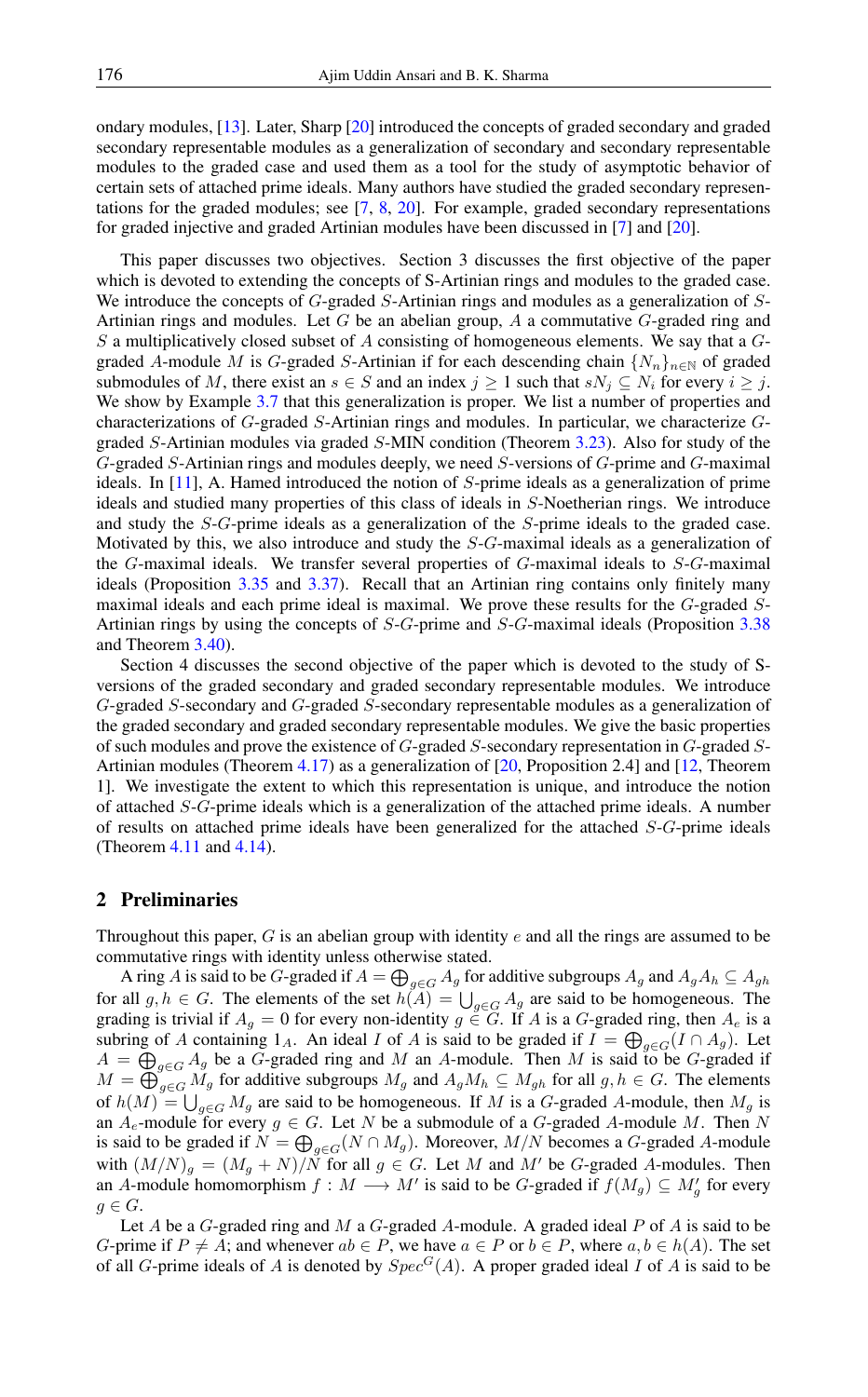G-maximal if there is no proper graded ideal J of A such that  $I \subset J$ . A is called G-graded local if it has unique  $G$ -maximal ideal. A is called a  $G$ -graded field if each nonzero homogeneous element has a multiplicative inverse.  $M$  is said to be  $G$ -graded Artinian module if it satisfies the DCC on the graded submodules of M. A is said to be G-graded Artinian ring if it is G-graded Artinian module over itself. Let S be a multiplicatively closed subset of  $h(A)$  containing  $1_A$ . Then  $S^{-1}M$  is a G-graded ring with  $(S^{-1}M)_g = \{\frac{x}{s} : x \in M_\alpha, s \in S \cap A_\beta \text{ with } g = \alpha \beta^{-1}\}\$ for all  $g \in G$ . Similarly,  $S^{-1}A$  is a G-graded ring called G-graded ring of fractions. The graded radical of a graded ideal I is  $Gr(I) := \{a = \sum_{g \in G} a_g \in A : for every g \in G, there exists an$ *integer*  $n_g \ge 1$  *such that*  $a_g^{n_g} \in I$ . Clearly,  $Gr(I)$  is a graded ideal of A. Also, we denote N by the set of all positive integers.

For more details of the graded rings and modules [\[10\]](#page-17-12), [\[14\]](#page-18-5), [\[17\]](#page-18-6) and [\[18\]](#page-18-7) are referred.

Proposition 2.1. *[\[17\]](#page-18-6) Let* A *be a* G*-graded ring,* M *a* G*-graded* A*-module and* N *a graded submodule of M. Then*  $(N :_A M) := \{a \in A : aM \subseteq N\}$  *is a graded ideal of A. In particular,*  $Ann(M) := (0 :_A M)$  *is a graded ideal of A.* 

<span id="page-2-0"></span>**Proposition 2.2.** *[\[18\]](#page-18-7)* Let I and J be graded ideals in a G-graded ring A. Then  $(I : J) := \{a \in$  $A: aJ ⊆ I$ *} is a graded ideal of A. In particular,*  $(I: x) := \{a \in A : ax \in I\}$  *is a graded ideal of A for every*  $x \in h(A)$ *.* 

**Definition 2.3.** [\[20\]](#page-18-2) Let M be a G-graded A-module. Then M is said to be G-graded secondary if  $M \neq 0$  and for each  $a \in h(A)$ , either  $aM = M$  or  $a^nM = 0$  for some integer  $n \geq 1$ .

If M is a G-graded secondary A-module, then  $P = Gr(Ann(M))$  is a G-prime ideal of A, and M is said to be G*-graded* P*-secondary* (see [\[20,](#page-18-2) Proposition 2.2]). We say that a Ggraded A-module M has a G*-graded secondary representation* if it can be written as a sum  $M = N_1 + N_2 + \cdots + N_r$  with each  $N_i$  G-graded  $P_i$ -secondary, where  $P_i = Gr(Ann(N_i))$ , [\[20\]](#page-18-2).

<span id="page-2-1"></span>Proposition 2.4. *[\[20,](#page-18-2) Proposition 2.4] Let* M *be a* G*-graded Artinian* A*-module. Then* M *has a* G*-graded secondary representation.*

**Definition 2.5.** [\[19,](#page-18-4) Definition 2.1, 2.2] Let M be an A-module and  $S \subseteq A$  a multiplicatively closed subset. We say that M is an S-Artinian A-module if  $N_1 \supseteq N_2 \supseteq \cdots \supseteq N_n \supseteq \cdots$  is a descending chain of submodules of M, then there exist  $s \in S$  and an index  $j \ge 1$  such that  $sN_i \subseteq N_i$  for all  $i \geq j$ . A ring A is said to be S-Artinian if it is an S-Artinian module over itself.

**Definition 2.6.** [\[11,](#page-17-8) Definition 1] Let A be a ring,  $S \subseteq A$  a multiplicatively closed subset and P an ideal of A disjoint with S. Then P is said to be S-prime if there exists an  $s \in S$  such that for every  $a, b \in A$  with  $ab \in P$ , we have  $sa \in P$  or  $sb \in P$ .

Let A be a ring and M an A-module. Following [\[13\]](#page-18-1), M is called secondary if  $M \neq 0$  and for every  $a \in A$ ,  $aM = M$  or  $a^nM = 0$  for some integer  $n \ge 1$ . In this case  $P = \sqrt{Ann(M)}$ is a prime ideal and  $M$  is called  $P$ -secondary. We say that  $M$  is secondary representable if there exist finitely many secondary submodules  $N_1, N_2, \ldots, N_r$  such that  $M = N_1 + N_2 + \cdots + N_r$ . One may assume that the prime ideals  $P_i = \sqrt{Ann(N_i)}$ ,  $i = 1, 2, ..., r$ , are all distinct. In this case the set  $\{P_1, P_2, \ldots, P_r\}$  is independent from the choice of representation, and it is called the set of attached prime ideals of M and denoted by  $Att(M)$ . The Artinian modules are example of secondary representable module, [\[13\]](#page-18-1).

<span id="page-2-2"></span>**Theorem 2.7.** [\[21,](#page-18-8) *Theorem 1.10, 1.14]* If  $0 \to M' \to M \to M'' \to 0$  *is an exact sequence of secondary representable* A*-modules, then*

$$
Att(M'') \subseteq Att(M) \subseteq Att(M') \cup Att(M'').
$$

<span id="page-2-3"></span>**Corollary 2.8.** If  $M_1, M_2, \ldots, M_k$  are secondary representable A-modules, then  $\bigoplus^k$  $\bigoplus_{i=1} M_i$  is sec*ondary representable and*

$$
Att(\bigoplus_{i=1}^k M_i) = \bigcup_{i=1}^k Att(M_i).
$$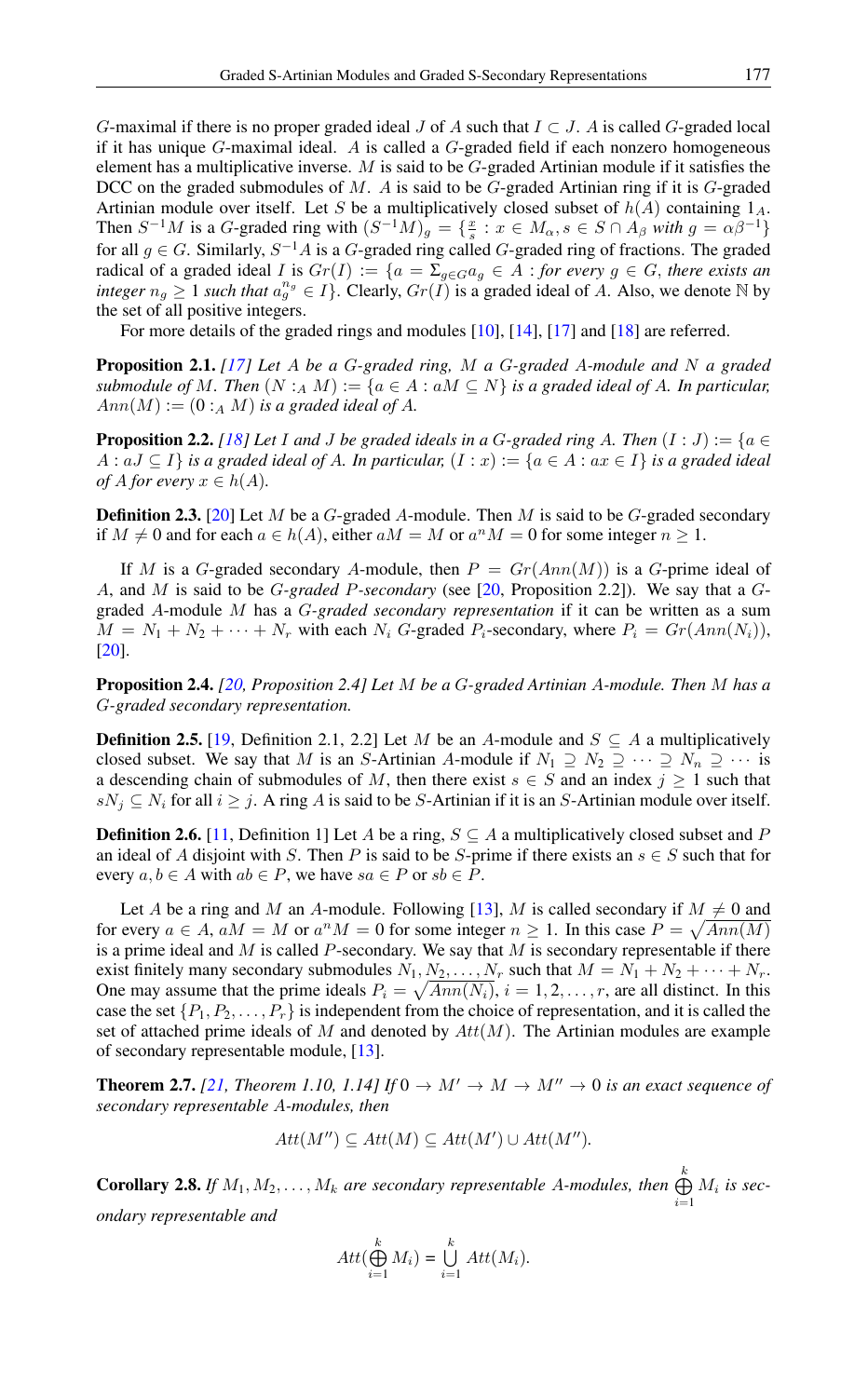# 3 Graded S-Artinian Rings and Modules

In this section, we generalize the notion of S-Artinian rings and modules by introducing the concepts of G-graded S-Artinian rings and modules. To do so, we begin this section by introducing their definitions.

**Definition 3.1.** Let M be a G-graded A-module and  $S \subseteq h(A)$  a multiplicatively closed subset. Then M is said to be a G-graded S-Artinian A-module if for every descending chain  $N_1 \supseteq N_2 \supseteq N_3$  $\cdots \supseteq N_n \supseteq \cdots$  of graded submodules of M, there exist  $s \in S$  and an index  $j \geq 1$  such that  $sN_i \subseteq N_i$  for every  $i \geq j$ .

**Definition 3.2.** Let A be a G-graded ring and  $S \subseteq h(A)$  a multiplicatively closed subset. Then A is said to be a G-graded S-Artinian ring if it is a G-graded S-Artinian module over itself.

<span id="page-3-1"></span>Example 3.3. Every G-graded Artinian A-module is a G-graded S-Artinian A-module for every multiplicatively closed subset  $S \subseteq h(A)$ . The converse is also true if  $S \subseteq U(h(A))$ , where  $U(h(A))$  denotes the set of all units of  $h(A)$ .

<span id="page-3-2"></span>**Example 3.4.** Let M be a G-graded A-module and  $S \subseteq h(A)$  a multiplicatively closed subset. If  $M$  is an  $S$ -Artinian module, then  $M$  is a  $G$ -graded  $S$ -Artinian module.

The converse of the Example [3.3](#page-3-1) is not true in general. To see this, consider the following example.

**Example 3.5.** Let  $G = \mathbb{Z}$ ,  $A = \mathbb{Z} = A_0$  and  $M = \mathbb{Z}_4^{(\mathbb{N})}$  $\binom{N}{4}$  (Direct sum of countable copies of  $\mathbb{Z}_4$ ) be a naturally G-graded A-module. Take the multiplicatively closed subset  $S = \{2^n : n \ge 0\}$ . Put  $s = 4$ . Then M is a G-graded S-Artinian module since  $sN = 0$  for every graded submodule  $N$  of  $M$ . However, it is easy to see that  $M$  is not a  $G$ -graded Artinian module.

Let A be a G-graded ring, S a multiplicatively closed subset of  $h(A)$  and M a G-graded A-module. It is clear from the definition that  $M$  with

$$
Gr(Ann(M)) \cap S \neq \phi
$$

is trivially a G-graded S-Artinian A-module. Thus, from now, we assume that  $Gr(Ann(M)) \cap$  $S = \phi$  in this work. The previous example may seem a bit unfair since  $Gr(Ann(M)) \cap S = \phi$ does not hold in that case. The following example presents a G-graded S-Artinian module that fulfills the above condition.

**Example 3.6.** Let  $G = \mathbb{Z}_2$ ,  $A = \mathbb{Z} = A_{\bar{0}}$ , and  $M = \mathbb{Z}_k[x] \oplus \mathbb{Z}(p^{\infty})$  a G-graded A-module with  $M_{\bar{0}} = \mathbb{Z}_k[x] \oplus 0$ ,  $M_{\bar{1}} = 0 \oplus \mathbb{Z}(p^{\infty})$  where  $k \ge 1$  and  $\mathbb{Z}(p^{\infty}) = \{\frac{a}{p^n} + \mathbb{Z} : a, n \in \mathbb{Z}, n \ge 0\}$ , the p-Prüfer group for a fixed prime p. Notice that the graded submodules of M are the submodules of the form  $N \oplus N'$  where N is a submodule of  $\mathbb{Z}_k[x]$  and N' is a submodule of  $\mathbb{Z}(p^{\infty})$ . Consider a multiplicatively closed subset  $S = \{k^n : n \geq 0\}$  of A. Here we note that  $S \cap Gr(Ann(M)) = \phi$ since  $k^n M \neq 0$  for every integer  $n \geq 0$ . Let  $\{N_i \oplus N'_i\}_{i \in \mathbb{N}}$  be a descending chain of graded submodules of M where  $N_i$  and  $N'_i$  are submodules of  $\mathbb{Z}_k[x]$  and  $\mathbb{Z}(p^{\infty})$ , respectively. Now,  $N'_i$  being a submodule of  $\mathbb{Z}(p^{\infty})$  implies that each  $N'_i$  is finite if it is proper (see [\[5,](#page-17-2) p. 74]). In particular,  $N'_1$  is finite if it is proper; whence there exists a positive integer j such that  $N'_j = N'_i$ for all  $i \ge j$ . Put  $s = k$ . Then  $s(N_j \oplus N'_j) = 0 \oplus sN'_j \subseteq N_i \oplus N'_i$  for all  $i \ge j$ . This holds also if  $N_1' = \mathbb{Z}(p^{\infty})$ . Thus, M is a G-graded S-Artinian A-module. However, it is easy to see that M is not a G-graded Artinian A-module since  $\mathbb{Z}_k[x]$  is not an Artinian A-module. Moreover, this example remains valid if the *p*-Prüfer group  $\mathbb{Z}(p^{\infty})$  is replaced by any Artinian abelian group.

Let A be a G-graded ring and S a multiplicatively closed subset of A. If A is S-Artinian and  $S \nsubseteq h(A)$ , then obviously A is not a G-graded S-Artinian ring. However, if  $S \subseteq h(A)$  and A is S-Artinian, then A is a  $G$ -graded S-Artinian ring. Thus the notion of  $G$ -graded S-Artinian rings generalizes the notion of S-Artinian rings. The following example shows that this generalization is proper in the sense that there is a G-graded S-Artinian ring which is not an S-Artinian ring.

<span id="page-3-0"></span>**Example 3.7.** Let F be a field,  $G = \mathbb{Z}$  and  $A = F[x, x^{-1}]$  be the G-graded Laurent polynomial ring with  $A_n = F x^n$  for every  $n \in \mathbb{Z}$ . Then A is a G-graded field (see [\[10,](#page-17-12) p. 23]), and hence A is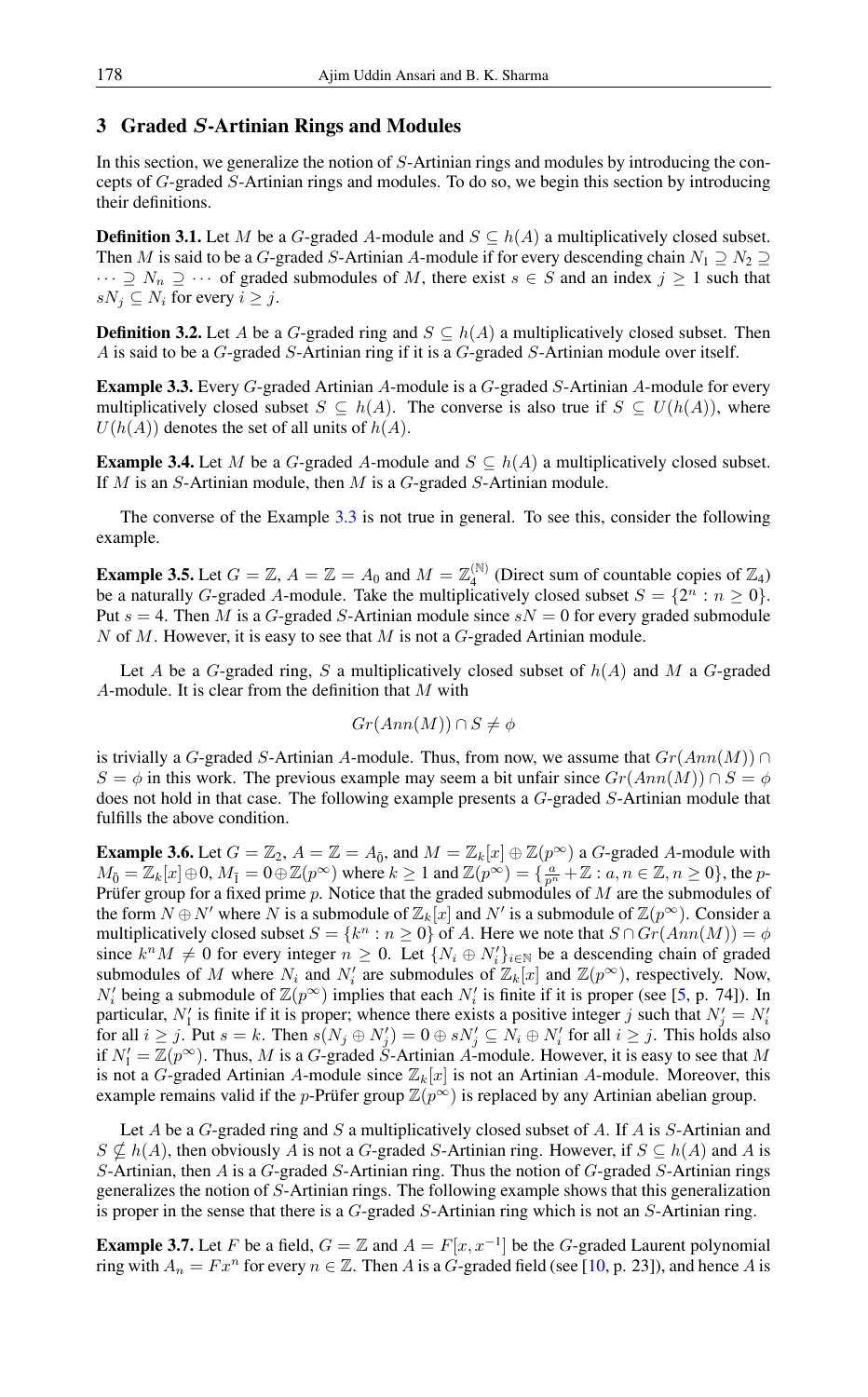a G-graded Artinian ring (see also  $[20, p. 215]$  $[20, p. 215]$ ). So by Example [3.3,](#page-3-1) A is a G-graded S-Artinian ring for every multiplicatively closed subset  $S \subseteq h(A)$ . However, A is not an S-Artinian ring. Indeed, let  $S = \{x^n : n \ge 0\}$  and  $I = (x + 1)F[x, x^{-1}]$ . Then for a descending chain of ideals  $I \supseteq I^2 \supseteq \cdots \supseteq I^n \supseteq \cdots$  in A, there do not exist  $s \in S$  and integer  $j \geq 1$  such that  $sI^j \subseteq I^i$  for all  $i \geq j$ .

The above example also shows that the concepts of G-graded S-Artinian rings and modules are different from S-Artinian rings and modules. Now we study the basic properties of G-graded S-Artinian rings and modules.

**Definition 3.8.** [\[7,](#page-17-9) Definition 3.3] Let M be a G-graded A-module. A graded submodule N of M is said to be graded pure if  $IN = N \cap IM$  for every graded ideal I of A.

<span id="page-4-0"></span>Proposition 3.9. *Let* M *be a* G*-graded* A*-module. Then we have the following.*

- *(i) If*  $S_1 \subseteq S_2 \subseteq h(A)$  *are multiplicatively closed subsets and* M *is a G-graded*  $S_1$ -Artinian A-module, then M is a G-graded S<sub>2</sub>-Artinian A-module.
- *(ii)* If  $S^*$  is the saturation of multiplicatively closed subset  $S \subseteq h(A)$ , then M is a G-graded S*-Artinian* A*-module if and only if* M *is a* G*-graded* S ∗ *-Artinian* A*-module.*
- *(iii) If*  $S \subseteq h(A)$  *is a multiplicatively closed subset and* M *is a G-graded S-Artinian A-module. Then* S <sup>−</sup>1M *is a* G*-graded Artinian* A*-module.*
- *(iv) Let* M *be a* G*-graded* A*-module such that its each graded submodule is graded pure. Let*  $X = \{a \in h(A) : aM = M\}$  *and*  $S \subseteq X$  *a multiplicatively closed subset. Then M is a* G*-graded Artinian module if and only if* M *is a* G*-graded* S*-Artinian module.*

*Proof.* (i) Clear.

- (ii) The necessity is clear since  $S \subseteq S^*$ . Conversely, suppose M is a G-graded  $S^*$ -Artinian A-module. Let  $N_1 \supseteq N_2 \supseteq \cdots \supseteq N_n \supseteq \cdots$  be a descending chain of graded submodules of M. Since M is G-graded  $S^*$ -Artinian, there exist  $s^* \in S^*$  and an integer  $j \ge 1$  such that  $s^*N_j \subseteq N_i$  for all  $i \geq j$ . Since  $\frac{s^*}{1}$  $\frac{s^*}{1}$  is a unit in  $S^{-1}A$ , then  $\frac{s^*}{1}$  $\frac{s^*}{1} \frac{a}{s} = 1$  for some  $s \in S$  and  $a \in h(A)$ . This implies that there exists  $t \in S$  such that  $t(s^*a - s) = 0$ , and so  $ts^*a = ts$ . Put  $s' = ts$ . Then  $s' \in S$  and  $s'N_j = tas^*N_j \subseteq s^*N_j \subseteq N_i$  for all  $i \geq j$ . Hence, M is a G-graded S-Artinian A-module.
- (iii) Let  $S^{-1}N_1 \supseteq S^{-1}N_2 \supseteq \cdots \supseteq S^{-1}N_n \supseteq \cdots$  be a descending chain of graded submodules of  $S^{-1}M$ , where each  $N_i$  is a graded submodule of M. Then  $\pi^{-1}(S^{-1}N_1) \supseteq$  $\pi^{-1}(S^{-1}N_2) \supseteq \cdots \supseteq \pi^{-1}(S^{-1}N_n) \supseteq \cdots$  is a descending chain of graded submodules of M, where  $\pi : M \longrightarrow S^{-1}M$  is a natural graded homomorphism given by  $\pi(m) = \frac{m}{1}$ . Since M is G-graded S-Artinian, there exist  $s \in S$  and an integer  $j \ge 1$  such that  $s\pi^{-1}(S^{-1}N_j) \subseteq$  $\pi^{-1}(S^{-1}N_i)$  for all  $i \geq j$ . This implies that  $\pi(s\pi^{-1}(S^{-1}N_j)) \subseteq \pi(\pi^{-1}(S^{-1}N_i))$ , and so  $\frac{s}{1}(S^{-1}N_j) \subseteq S^{-1}N_i$  for all  $i \geq j$  since  $\frac{s}{1}$  is a unit in  $S^{-1}A$ , and therefore  $S^{-1}N_j = S^{-1}N_i$  for all  $i \geq j$ . Hence,  $S^{-1}M$  is a G-graded Artinian A-module.
- (iv) The necessity is clear (see Example [3.3\)](#page-3-1). Conversely, suppose  $M$  is a  $G$ -graded  $S$ -Artinian module. Let  $N_1 \supseteq N_2 \supseteq \cdots \supseteq N_n \supseteq \cdots$  be a descending chain of graded submodules of M. Since M is G-graded S-Artinian, there exist  $s \in S$  and an integer  $j \ge 1$  such that  $sN_j \subseteq N_i$  for all  $i \geq j$ . Also since each  $N_j$  is graded pure and  $sM = M$ , we have  $sN_j = N_j \cap sM = N_j \cap M = N_j$ . Therefore we have  $N_j \subseteq N_i$  for all  $i \geq j$ , and we conclude that  $N_j = N_i$  for all  $i \geq j$ . Hence, M is a G-graded Artinian A-module.

 $\Box$ 

The following corollary is an immediate consequence of the Proposition [3.9.](#page-4-0)

#### Corollary 3.10. *Let* A *be a* G*-graded ring.*

*(i) If*  $S_1 \subseteq S_2 \subseteq h(A)$  *are multiplicatively closed subsets and* A *is a G-graded*  $S_1$ -Artinian *ring, then*  $A$  *is a G-graded*  $S_2$ -Artinian ring.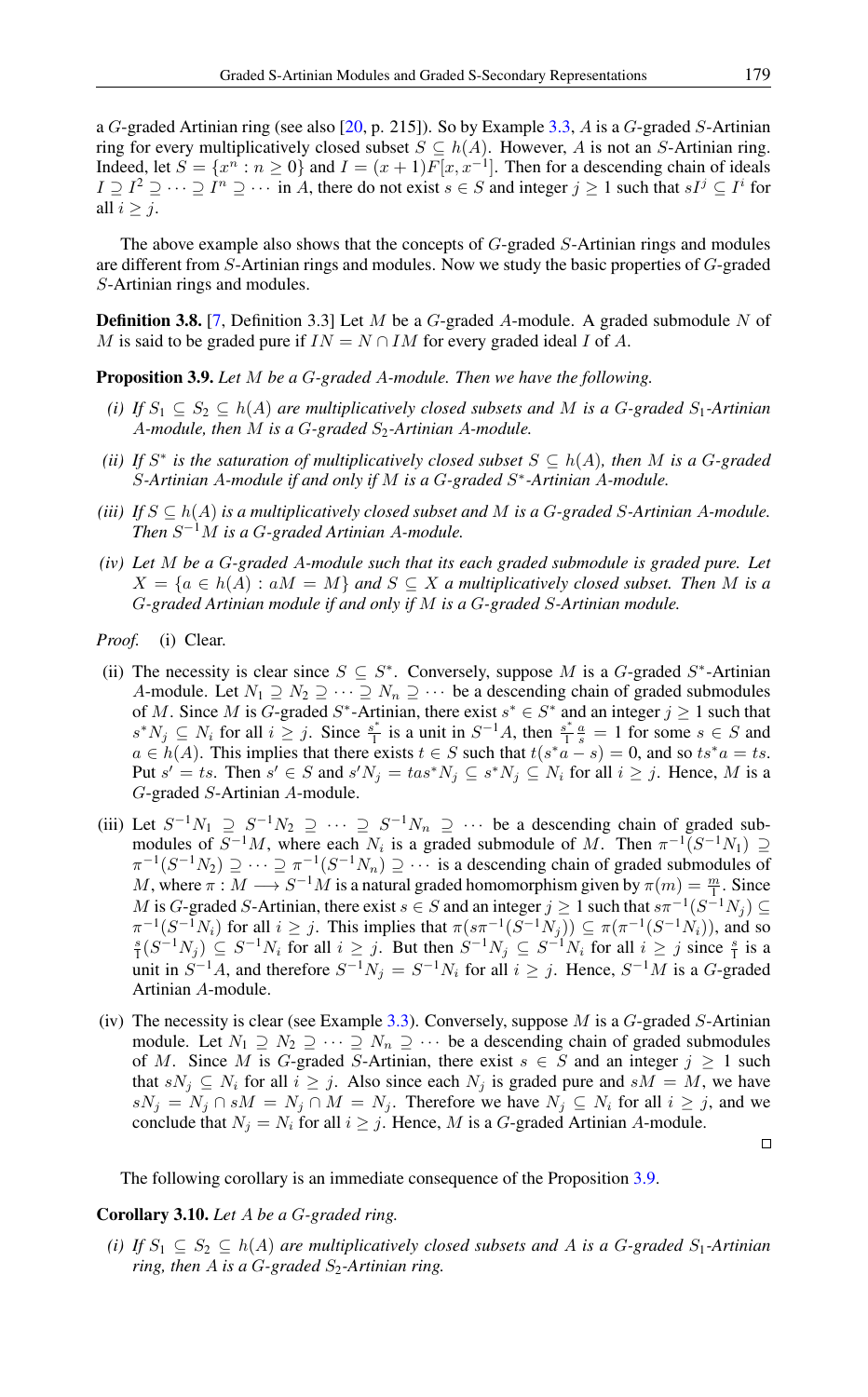- *(ii)* If  $S^*$  is the saturation of multiplicatively closed subset  $S \subseteq h(A)$ , then A is a G-graded S*-Artinian ring if and only if* A *is a* G*-graded* S ∗ *-Artinian ring.*
- *(iii) If*  $S \subseteq h(A)$  *is a multiplicatively closed subset and* A *is a G-graded S-Artinian ring. Then* S <sup>−</sup>1A *is a* G*-graded Artinian ring.*

**Proposition 3.11.** Let  $f : M \longrightarrow M'$  be a G-graded A-homomorphism and  $S \subseteq h(A)$  a multi*plicatively closed subset.*

- (*i*) If  $f$  is injective and  $M'$  is G-graded S-Artinian, then  $M$  is a G-graded S-Artinian A*module.*
- *(ii)* If  $f$  *is surjective and*  $M$  *is G-graded S-Artinian, then*  $M'$  *is a G-graded S-Artinian Amodule.*
- *Proof.* (i) Let  $N_1 \supseteq N_2 \supseteq \cdots \supseteq N_n \supseteq \cdots$  be a descending chain of graded submodules of M. Notice that each  $f(N_i)$  is a graded submodule of M' since f is G-graded. Therefore  $f(N_1) \supseteq f(N_2) \supseteq \cdots \supseteq f(N_n) \supseteq \cdots$  is a descending chain of graded submodules of M'. Since M' is G-graded S-Artinian, there exist  $s \in S$  and an integer  $j \ge 1$  such that  $sf(N_j) \subseteq S$  $f(N_i)$  for all  $i \geq j$ . This immediately shows that  $sN_j = f^{-1}(f(sN_j)) \subseteq f^{-1}(f(N_i)) = N_i$ for all  $i \geq j$  since f is injective. Hence, M is a G-graded S-Artinian module.
- (ii) Let  $N_1' \supseteq N_2' \supseteq \cdots \supseteq N_n' \supseteq \cdots$  be a descending chain of graded submodules of M'. Evidently, each  $f^{-1}(N_i')$  is a graded submodule of M since f is G-graded. Therefore  $f^{-1}(N'_1) \supseteq f^{-1}(N'_2) \supseteq \cdots \supseteq f^{-1}(N'_n) \supseteq \cdots$  is a descending chain of graded submodules of M. Since M is G-graded S-Artinian, there exist  $s \in S$  and an integer  $j \ge 1$ such that  $sf^{-1}(N_j') \subseteq f^{-1}(N_i')$  for all  $i \ge j$ . But then we have  $sN_j' = sf(f^{-1}(N_j'))$  $f(s f^{-1}(N'_j)) \subseteq f(f^{-1}(N'_i)) = N'_i$  for all  $i \geq j$  since f is surjective. Hence, M' is a G-graded S-Artinian module.

 $\Box$ 

As an immediate consequence, we have the following result.

<span id="page-5-0"></span>Corollary 3.12. *Let* M *be a* G*-graded* S*-Artinian* A*-module and* N *be its graded submodule. Then* N *and* M/N *are* G*-graded* S*-Artinian* A*-modules.*

<span id="page-5-1"></span>**Theorem 3.13.** Let M be a G-graded A-module,  $S \subseteq h(A)$  a multiplicatively closed subset and N *a graded submodule of* M*. Then* M *is a* G*-graded* S*-Artinian* A*-module if and only if* N *and* M/N *are* G*-graded* S*-Artinian* A*-modules.*

*Proof.* The necessary part follows from Corollary [3.12.](#page-5-0) Conversely, suppose N and  $M/N$  are G-graded S-Artinian A-modules. Let  $N_1 \supseteq N_2 \supseteq \cdots \supseteq N_n \supseteq \cdots$  be a descending chain of graded submodules of M. Since sum and quotient of graded submodules are graded, therefore we have two descending chains  $N_1 \cap N \supseteq N_2 \cap N \supseteq \cdots \supseteq N_n \cap N \supseteq \cdots$  and  $(N_1 + N)/N \supseteq$  $(N_2 + N)/N \supseteq \cdots \supseteq (N_n + N)/N \supseteq \cdots$  of graded submodules of N and  $M/N$ , respectively. Since N and  $M/N$  are G-graded S-Artinian, there exist  $s', s'' \in S$  and positive integers  $j', j''$ such that  $s'(N_{j'} \cap N) \subseteq N_i \cap N$  and  $s''N_{j''} + N \subseteq N_i + N$  for all  $i \geq j'$  and  $i \geq j''$ , respectively. Put  $s = s's''$  and  $j = \text{maximum of } j'$  and  $j''$ , then  $s(N_j \cap N) \subseteq N_i \cap N$  and  $sN_j \subseteq N_i + N$ for all  $i \ge j$ . Let  $x \in N_j$ . For each  $i \ge j$ , write  $sx = x_i + y_i$  for some  $x_i \in N_i$  and  $y_i \in N$ . This implies that  $y_i = sx - x_i \in N_j$  for all  $i \geq j$ , in fact,  $y_i \in N_j \cap N$  for all  $i \geq j$ , and so  $sy_i \in s(N_j \cap N) \subseteq N_i \cap N$  for all  $i \geq j$ . Consequently,  $s^2x = sx_i + sy_i \in N_i$  for all  $i \geq j$ ; whence  $s^2 N_j \subseteq N_i$  for all  $i \geq j$ . Therefore, M is a G-graded S-Artinian module.  $\Box$ 

The following results are immediate consequences of the Theorem [3.13.](#page-5-1)

<span id="page-5-2"></span>**Corollary 3.14.** Let A be a G-graded ring,  $S \subseteq h(A)$  a multiplicatively closed subset and  $M_1$ , M<sup>2</sup> *be* G*-graded* A*-modules. Then* M<sup>1</sup> ⊕ M<sup>2</sup> *is a* G*-graded* S*-Artinian* A*-module if and only if* M<sup>1</sup> *and* M<sup>2</sup> *are* G*-graded* S*-Artinian* A*-modules.*

Corollary 3.15. *Let* A *be a* G*-graded* S*-Artinian ring and* M *a finitely generated* G*-graded* A*-module. Then* M *is a* G*-graded* S*-Artinian* A*-module.*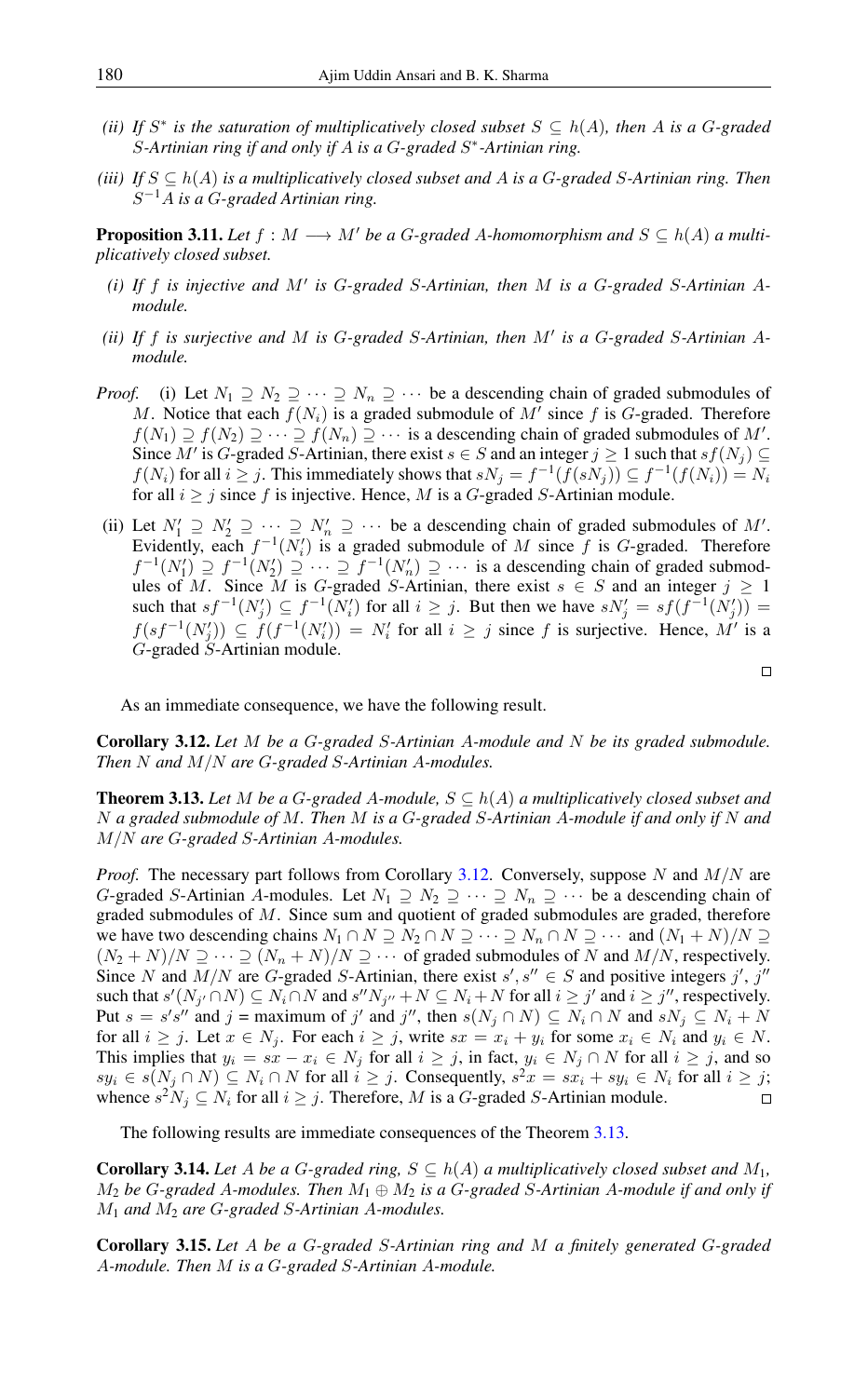*Proof.* Follows from Corollary [3.14](#page-5-2) and Theorem [3.13.](#page-5-1)

Let M be a G-graded A-module and H a subgroup of G. Following [\[14\]](#page-18-5),

$$
A_H := \bigoplus_{h \in H} A_h
$$

is an H-graded ring. In fact  $A_H$  is a G-graded ring. Also, let  $g \in G$  and  $gH$  be coset of H in G, then

$$
M_{gH}:=\bigoplus_{h\in H}M_{gh}
$$

is a G-graded  $A_H$ -submodule of M. In particular,  $M_H$  is a G-graded  $A_H$ -module. Now we characterize G-graded S-Artinian modules. For this, we need the following known lemma.

<span id="page-6-0"></span>Lemma 3.16. *[\[14,](#page-18-5) Lemma 5.4.1] Let* M *be a* G*-graded* A*-module,* H *a subgroup of* G *and*  $g$  ∈ *G*. Consider  $A$ <sup>H</sup> as a *G*-graded ring, and let *N* be a graded  $A$ <sup>H</sup>-submodule of  $M$ <sub>q</sub>H. If AN *is the graded* A*-submodule of* M *generated by* N*, then*

$$
AN \cap M_{gH} = N.
$$

<span id="page-6-1"></span>**Theorem 3.17.** Let A be a G-graded ring, H a subgroup of G and  $S \subseteq h(A_H)$  a multiplicatively *closed subset. If* M *is a* G*-graded* S*-Artinian* A*-module, then* MgH *is a* G*-graded* S*-Artinian*  $A_H$ -module for every  $g \in G$ . Conversely, if  $|G : H| < \infty$  and  $M_{gH}$  is G-graded S-Artinian  $A_H$ *-module for every*  $g \in G$ *, then* M *is a G-graded S-Artinian A-module.* 

*Proof.* Let  $N_1 \supseteq N_2 \supseteq \cdots \supseteq N_n \supseteq \cdots$  be a descending chain of graded  $A_H$ -submodules of  $M_{gH}$ . Then  $AN_1 \supseteq AN_2 \supseteq \cdots \supseteq AN_n \supseteq \cdots$  is a descending chain of graded A-submodules of M. As M is G-graded S-Artinian A-module, there exist  $s \in S$  and an index  $j \ge 1$  such that  $sAN_i \subseteq AN_i$  for every  $i \geq j$ . By Lemma [3.16,](#page-6-0)

$$
sN_j = sAN_j \cap M_{gH} \subseteq AN_i \cap M_{gH} = N_i
$$

for every  $i \geq j$ . Thus  $M_{gH}$  is G-graded S-Artinian  $A_H$ -module for every  $g \in G$ . For the converse, write

$$
M = \bigoplus_{g \in G} M_{gH}.
$$

This direct sum is finite as  $[G : H] < \infty$ . Now since each  $M_{\text{off}}$  is G-graded S-Artinian  $A_H$ -module, so by Corollary [3.14,](#page-5-2) M is a G-graded S-Artinian  $A_H$ -module, and so M is a G-graded S-Artinian A-module, as desired.  $\Box$ 

**Corollary 3.18.** Let G be a finite abelian group, A a G-graded ring,  $S \subseteq A_e$  a multiplicatively *closed subset and* M *a* G*-graded* A*-module. Then the following are equivalent:*

- *(i)* M *is a* G*-graded* S*-Artinian* A*-module.*
- *(ii)*  $M<sub>g</sub>$  *is an S-Artinian A<sub>e</sub>-module for every*  $g \in G$ *.*
- *(iii)* M *is an* S*-Artinian* Ae*-module.*
- *(iv)* M *is an* S*-Artinian* A*-module.*

*Proof.* (1)  $\implies$  (2): Follows from Theorem [3.17](#page-6-1) for  $H = \{e\}.$ 

 $(2) \implies (3)$ : Follows from Corollary [3.14](#page-5-2) since G is finite.

- $(3) \Longrightarrow (4)$ : It is obvious.
- $(4) \Longrightarrow (1)$ : Follows from Example [3.4.](#page-3-2)

**Corollary 3.19.** Let A be a G-graded ring, H a subgroup of G and  $S \subseteq h(A_H)$  a multiplicatively *closed subset. If* A *is a* G*-graded* S*-Artinian ring, then* A<sup>H</sup> *is an* H*-graded* S*-Artinian ring.*

*Proof.* It follows from Theorem [3.17](#page-6-1) for  $M = A$ .

 $\Box$ 

 $\Box$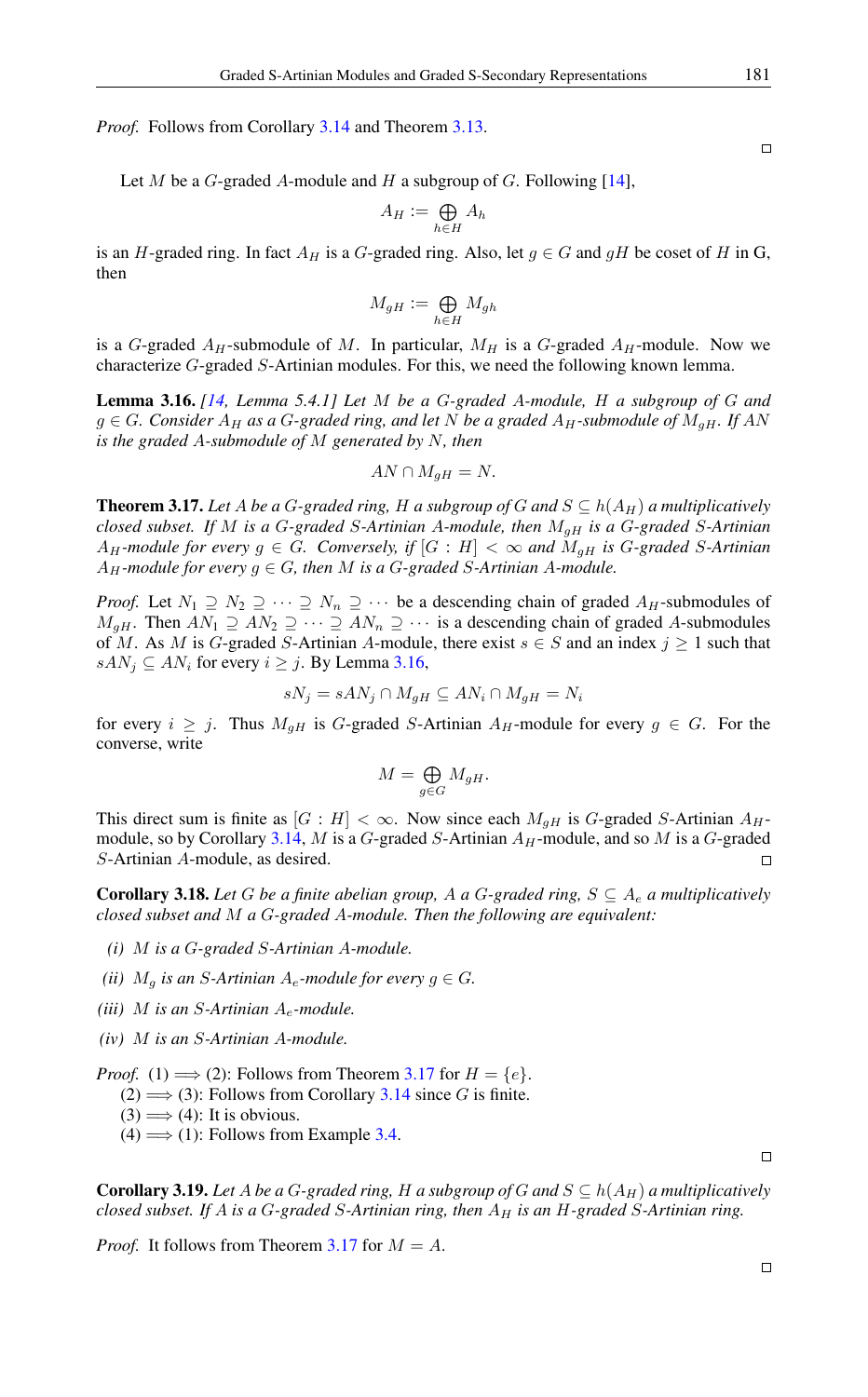**Remark 3.20.** Let M be a G-graded A-module,  $S \subseteq h(A)$  a multiplicatively closed subset. Let N be a submodule of M and  $N^*$  denotes the largest graded submodule of M contained in N. It is straightforward to see that if N is an S-Artinian submodule of M, then  $N^*$  is a G-graded S-Artinian submodule of M. It is also straightforward to see that if  $M/N$  is an S-Artinian module, then  $M/N^*$  is a G-graded S-Artinian module. From this, we can conclude that if M is S-Artinian A-module, then M is isomorphic to some quotient of a G-graded S-Artinian A-module.

Let A be a G graded ring and  $a \in h(A)$ . Then  $S_a := \{a^n : n \ge 0\}$  is a multiplicatively closed subset of  $h(A)$ . Also,  $U(A)$  denotes the set of all units of A. In the following theorem, we obtain a characterization of G-graded Artinian modules in terms of G-graded S-Artinian modules.

Theorem 3.21. *Let* A *be a* G*-graded ring which is not* G*-graded local and* M *be a* G*-graded* A*-module. Then the following are equivalent:*

- *(i)* M *is a* G*-graded Artinian* A*-module.*
- *(ii) M is a G-graded*  $S_a$ -Artinian *A*-module for every  $a \in h(A) \setminus U(A)$ .

*Proof.* (i)  $\implies$  (ii): Follows from Example [3.3.](#page-3-1)

 $(ii) \implies (i)$ : Let  $N_1 \supseteq N_2 \supseteq \cdots \supseteq N_n \supseteq \cdots$  be a descending chain of graded submodules of M. Since M is G-graded  $S_a$ -Artinian for every  $a \in h(A) \setminus U(A)$ , there exist nonnegative integers  $l_a$ ,  $k_a$  such that  $a^{k_a} N_{l_a} \subseteq N_{i_a}$  for all  $i_a \ge l_a$ . In fact  $a^{k_a} N_{l_a} \subseteq N_t$  for all  $t \ge 1$ . Let T be the ideal generated by the set  $\{a^{k_a} : a \in h(A) \setminus U(A)\}$ . Since T is generated by the homogeneous elements of A, so T is a graded ideal of A. If  $T \neq A$ , then there exists a *G*-maximal ideal L of A such that  $T \subseteq L$ . But then  $a^{k_a} \in L$  for all  $a \in h(A) \setminus U(A)$ , and so  $a \in L$  since L is a G-prime ideal. Consequently,  $h(A) \setminus U(A) \subseteq L$  which shows that L is the unique G-maximal ideal of A, a contradiction. Hence  $T = A$ . This immediately shows that there exist  $a_1, a_2, \ldots, a_r \in A$  and nonnegative integers  $k_{a_1}, k_{a_2}, \ldots, k_{a_r}$  with  $a_i^{k_{a_i}} N_{l_{a_i}} \subseteq N_t$  for all  $t \geq 1$ ,  $i = 1, 2, \ldots, r$  such that  $1 = b_1 a_1^{k_{a_1}} + b_2 a_2^{k_{a_2}} + \cdots + b_r a_r^{k_{a_r}}$  for some  $b_1, b_2, \ldots, b_r \in A$ . Therefore,  $A = \sum_{r=1}^{r}$  $\sum_{i=1} A a^{k_{a_i}}$ . Now, let *l* be the maximum of  $l_{a_1}, l_{a_2}, \ldots, l_{a_r}$ , then  $N_l \subseteq N_{l_{a_i}}$  for  $i = 1, 2, \ldots, r$  which implies that  $a_i^{k_{a_i}} N_l \subseteq a_i^{k_{a_i}} N_{l_{a_i}} \subseteq N_t$  for all  $t \ge 1, i = 1, 2, \ldots, r$ . Consequently,  $N_l = \left(\sum_{i=1}^r A a^{k_{a_i}}\right) N_l = \sum_{i=1}^r$  $\sum_{i=1} A a^{k_{a_i}} N_l \subseteq N_t$  for all  $t \geq 1$ . But already we have  $N_t \subseteq N_l$  for all  $t \geq l$ . Therefore,  $N_l = N_t$  for all  $t \geq l$ , as desired.

Our next result gives a characterization of G-graded S-Artinian modules. In fact, it is an S-version of a well-known characterization of G-graded Artinian modules via graded MIN condition. Recall that a G-graded module M satisfies *graded MIN condition* if each non-empty family of graded submodules of  $M$  has a minimal element with respect to inclusion of sets. Before stating the result, we define S-version of graded MIN condition.

**Definition 3.22.** Let M be a G-graded A-module and  $S \subseteq h(A)$  a multiplicatively closed subset. Let X be a non-empty family of graded submodules of M. Then  $N \in X$  is said to be S-minimal element of X if there exists  $s \in S$  such that whenever  $L \subseteq N$  for some  $L \in X$ , then  $sN \subseteq L$ . We say that M satisfies graded S-MIN condition if each non-empty family of graded submodules of M has an S-minimal element.

<span id="page-7-0"></span>**Theorem 3.23.** Let M be a G-graded A-module and  $S \subseteq h(A)$  a multiplicatively closed subset. *Then* M *is* G*-graded* S*-Artinian if and only if* M *satisfies graded* S*-MIN condition.*

*Proof.* Suppose M satisfies graded S-MIN condition. Let  $X = \{N_i\}_{i \in \mathbb{N}}$  be a descending chain of graded submodules of M. Then X has a graded S-minimal element say  $N_j$ . Clearly,  $N_i \subseteq N_j$ for all  $i \geq j$ . This implies that there exists  $s \in S$  such that  $sN_j \subseteq N_i$  for all  $i \geq j$  since  $N_j$  is an  $S$ -minimal element of  $X$ . Hence,  $M$  is a  $G$ -graded  $S$ -Artinian module.

Conversely, suppose  $M$  is a  $G$ -graded  $S$ -Artinian  $A$ -module. Let  $X$  be an arbitrary non-empty set of graded submodules of M. Let  $X'$  be the set of those graded submodule N of M for which there exist  $s \in S, N' \in X$  such that  $sN' \subseteq N$ . Evidently,  $X \subseteq X'$ . Now we prove that X' has a minimal element. For this, let  $\{N_i\}_{i\in\mathbb{N}}$  be a descending chain in X'. Then there exist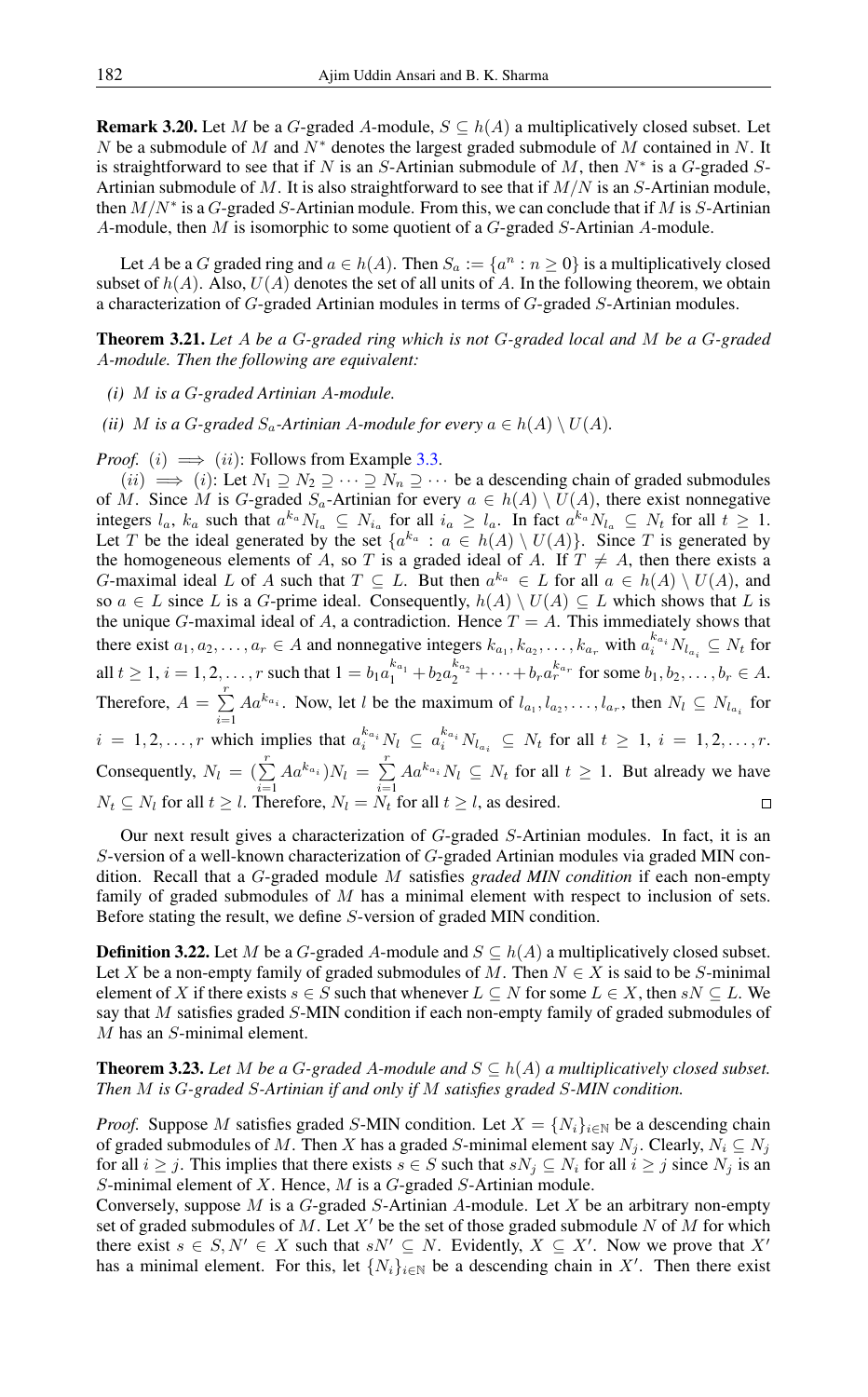$s' \in S$  and an integer  $j \ge 1$  such that  $s'N_j \subseteq N = \bigcap_{i \ge 1} N_i$  since M is G-graded S-Artinian. Also since  $N_j \in X'$ , there exist  $N'_j \in X$  and  $s'' \in S$  such that  $s''N'_j \subseteq N_j$ . This implies that  $s's''N'_j \subseteq s'N_j \subseteq N$ , and so  $N \in X'$ . Therefore by Zorn's lemma, X' has a minimal element say L. Consequently, there exist  $L' \in X$  and  $s \in S$  such that  $sL' \subseteq L$  since  $L \in X'$ . Now we claim that L' is an S-minimal element of X. To see this, suppose  $T \in X$  such that  $T \subseteq L'$ . This implies that  $sT \subseteq sL' \subseteq L$ , and so  $sT \subseteq L \cap T$  which yields that  $L \cap T \in X'$ . But then  $L \cap T = L$ since L is a minimal element of X'. Consequently,  $L \subseteq T$ , and so  $sL' \subseteq L \subseteq T$  which conclude that  $L'$  is an S-minimal element of X. Hence, M satisfies graded S-MIN condition.

 $\Box$ 

For the case when S consists of homogeneous units, we can recover the following well-known result.

### Corollary 3.24. *Let* M *be a* G*-graded* A*-module. Then* M *is a* G*-graded Artinian module if and only if* M *satisfies graded MIN condition.*

Much of the theory of G-graded Artinian rings and modules are centered around the G-prime and G-maximal ideals. For example, a G-graded Artinian ring contains only finitely many Gmaximal ideals, and each G-prime ideal is G-maximal. The attached G-prime ideals also play an important role in the study of G-graded Artinian modules. Thus, if we wish to obtain results analogous to G-graded Artinian rings and modules for G-graded S-Artinian rings and modules which depend upon G-prime and G-maximal ideals, then we need S-versions of G-prime and G-maximal ideals. S-version of prime ideals (namely, S-prime ideal) is already introduced and studied by Hamed et al. in  $[11]$ . To study the  $G$ -graded  $S$ -Artinian rings and modules in more detail, we introduce S-G-prime ideals as a generalization of S-prime ideals to the graded case.

Let A be a G-graded ring and S a multiplicatively closed subset of  $h(A)$ . A graded ideal I of A is said to be S-proper if  $I \cap S = \phi$ . It is straightforward to see that every S-proper graded ideal of A is a proper ideal but the converse need not be true.

**Definition 3.25.** Let A be a G-graded ring,  $S \subseteq h(A)$  a multiplicatively closed subset and P an S-proper graded ideal of A. Then P is said to be an S-G-prime ideal if there exists an  $s \in S$ such that for every  $a, b \in h(A)$  with  $ab \in P$ , we have  $sa \in P$  or  $sb \in P$ .

<span id="page-8-1"></span>**Remark 3.26.** Let P be an S-G-prime ideal of a G-graded ring A. Let  $a \in h(A)$  with  $s'a \notin P$  for all  $s' \in S$ , and let  $b \in A$  such that  $ab \in P$ . Then there exists an  $s \in S$  such that  $sb \in P$ . Indeed, write  $b = b_1 + b_2 + \cdots + b_n$  where each  $b_i$  is homogeneous. Evidently,  $ab_1 + ab_2 + \cdots + ab_n =$  $ab \in P$  which implies that  $ab_i \in P$  for every i since P is a graded ideal of A. But then there exists an  $s \in S$  such that  $sb_i \in P$  for all i since P is S-G-prime. Consequently,  $sb \in P$ , as required.

<span id="page-8-0"></span>**Example 3.27.** Let F be a field,  $A = F[x, y]$  the polynomial ring over F and  $G = \mathbb{Z}$ . Then A is a G-graded ring with deg(x) = deg(y) = 1. Consider the multiplicatively closed subset  $S = \{y^n : n \ge 0\}$  and a graded ideal  $P = xyA$  of A. Put  $s = y$ . Then P is an S-G-prime ideal of A. Indeed, let  $f, g \in h(A)$  such that  $fg \in P \subseteq xA$ . Then x divides f or x divides g; whence  $sf \in P$  or  $sg \in P$ , as required.

**Proposition 3.28.** Let A be a G-graded ring,  $S \subseteq h(A)$  a multiplicatively closed subset. Let P *be an* S*-prime ideal of* A *in non-graded case and* P <sup>∗</sup> *be the largest graded ideal contained in* P*. Then* P ∗ *is an* S*-*G*-prime ideal of* A*.*

*Proof.* Let  $a, b \in h(A)$  such that  $ab \in P^*$ . Then  $ab \in P$ , and so there exists an  $s \in S$  such that either  $sa \in P$  or  $sb \in P$ . Since sa and sb are homogeneous elements of P and  $P^*$  is the largest graded ideal contained in P, we have  $sa \in P^*$  or  $sb \in P^*$ , as desired.  $\Box$ 

The following two propositions are the straightforward adaptations of the results of [\[11\]](#page-17-8), and therefore we only indicate the relevant results of [\[11\]](#page-17-8) and leave the details to the readers.

**Proposition 3.29.** Let A be a G-graded ring,  $S \subseteq h(A)$  a multiplicatively closed subset consist*ing of nonzero divisors and* P *an* S*-proper graded ideal of* A*. Then the following are equivalent:*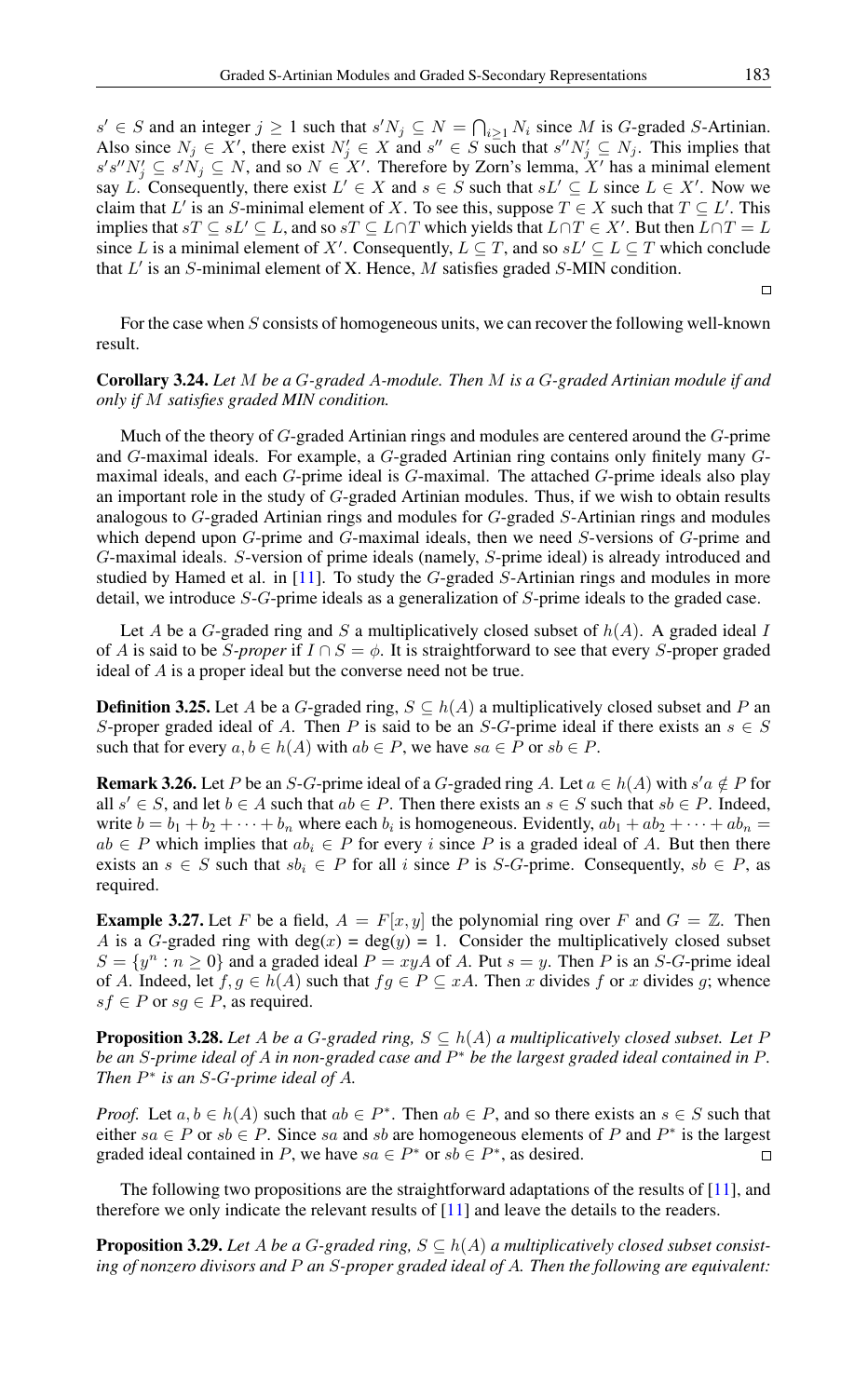- *(i)* P *is an* S*-*G*-prime ideal of* A*.*
- *(ii)*  $(P : s)$  *is a G-prime ideal of A for some*  $s \in S$ *.*
- (*iii*)  $S^{-1}P$  *is a G-prime ideal of*  $S^{-1}A$  *and*  $S^{-1}P \cap A = (P : s)$  *for some*  $s \in S$ *.*

*Proof.* Use the similar arguments as in the ungraded case (see [\[11,](#page-17-8) Proposition 1, Remark 1]).  $\Box$ 

**Proposition 3.30.** Let A be a G-graded ring,  $S \subseteq h(A)$  a multiplicatively closed subset and P *an* S-proper graded ideal of A. Then P is S-G-prime if and only if there exists  $s \in S$  *such that for all graded ideal*  $I, J$  *of*  $A,$  *if*  $IJ \subseteq P$ *, then*  $sI \subseteq P$  *or*  $sJ \subseteq P$ *.* 

*Proof.* Use the similar arguments as in the ungraded case (see [\[11,](#page-17-8) Theorem 1]).  $\Box$ 

Now we include some basic facts about S-G-prime ideals.

- **Remarks and Examples 3.31.** (i) Let A be a G-graded ring and  $S \subseteq h(A)$  a multiplicatively closed subset. Then an  $S$ -proper  $G$ -prime ideal of  $A$  is an  $S$ - $G$ -prime ideal. The converse is not true in general. For instance, in Example [3.27,](#page-8-0) the graded ideal  $P = xyA$  is an S-G-prime ideal of  $A = F[x, y]$  but not a G-prime ideal.
- <span id="page-9-0"></span>(ii) An S-prime ideal of a  $G$ -graded ring  $A$  is not an  $S$ - $G$ -prime ideal in general. Indeed, let  $A = \mathbb{Z}[x]$  and  $G = \mathbb{Z}_2$ . Then A is a G-graded ring with  $A_{\bar{0}} = \mathbb{Z} + \mathbb{Z}x^2 + \mathbb{Z}x^4 + \cdots$ ,  $A_{\bar{1}} = \mathbb{Z}x + \mathbb{Z}x^3 + \mathbb{Z}x^5 + \cdots$  Consider the multiplicatively closed subset  $S = \{2^n : n \ge 0\}$ and an ideal  $P = 4(x + 1)\mathbb{Z}[x]$ . Put  $s = 4$ . Then P is an S-prime ideal of A (see [\[11,](#page-17-8) Example  $1(3)$ ]). However, P is not an S-G-prime ideal since it is not a graded ideal.
- <span id="page-9-1"></span>(iii) An  $S-G$ -prime ideal of a  $G$ -graded ring  $A$  is not an  $S$ -prime ideal in general. Indeed, let  $A = \mathbb{Z}[i]$  (The Gaussian integers) and  $G = \mathbb{Z}_2$ . Then A is a G-graded ring with  $A_{\bar{0}} = \mathbb{Z}$ ,  $A_{\bar{1}} = i\mathbb{Z}$ . Consider the G-prime ideal  $P = 2\mathbb{Z}[i]$  and multiplicatively closed subset  $S =$  $\{3^n : n \geq 0\}$ . Clearly, P is an S-proper G-prime ideal of A. Then by [\(i\)](#page-10-1), P is an S-G-prime ideal of A. On the other hand, P is not an S-prime ideal since  $(1 + i)(1 - i) = 2 \in P$  but  $3^n(1+i) \notin P$  and  $3^n(1-i) \notin P$  for all  $n \ge 1$ .
- (iv) Let P be an S-proper graded ideal of a  $G$ -graded ring A. Then P is an  $S$ - $G$ -prime ideal of A if and only if  $P[x]$  is an S-G-prime ideal of  $A[x]$ . We can prove it by using similar arguments as in the ungraded case (see  $[11, \text{Example 4}]$  $[11, \text{Example 4}]$ ). Here we note that the G-gradation of A can be extended to  $A[x]$  by taking the components  $(A[x])_g = A_g[x]$  for every  $g \in G$ .
- (v) Following [\[18,](#page-18-7) Example 4], if P is a G-prime ideal of a G-graded ring A, then  $Gr(P) = P$ . However, it is not true for an S-G-prime ideal in general. Indeed, let  $A = \mathbb{Z}[x]$ ,  $G = \mathbb{Z}_2$ and  $S = \{2^n : n \ge 0\}$ . Then A is a G-graded ring, as in [\(ii\)](#page-9-0). Also,  $P = 4x\mathbb{Z}[x]$  is an S-prime ideal of A (see [\[11,](#page-17-8) Example 1(3)]). Then P is an S-G-prime ideal of A since it is graded. Here  $Gr(P) = 2x\mathbb{Z}[x] \neq P$ .
- (vi) If P is an S-G-prime ideal of a G-graded ring A, then  $Gr(P)$  is an S-G-prime ideal. Indeed, let  $a, b \in h(A)$  such that  $ab \in Gr(P)$ . This implies that  $(ab)^n \in P$  for some integer  $n \geq 1$ . Since P is S-G-prime, there exists an  $s \in S$  such that either  $sa^n \in P$  or  $sb^n \in P$ . Consequently,  $sa \in Gr(P)$  or  $sb \in Gr(P)$ , as required. The converse of this statement is not true in general. Indeed, let  $A = \mathbb{Z}[i], G = \mathbb{Z}_2$  and  $S = \{3^n : n \ge 0\}$ . Then A is a G-graded ring, as in [\(iii\)](#page-9-1). Notice that  $P = 4\mathbb{Z}[i]$  is an Sproper graded ideal of A. Clearly,  $Gr(P) = 2\mathbb{Z}[i]$  which is an S-proper G-prime ideal and hence by [\(i\)](#page-10-1),  $Gr(P)$  is an S-G-prime ideal of A. On the other hand, P is not an S-G-prime ideal since  $4 \in P$  but  $2s \notin P$  for all  $s \in S$ .
- (vii) If P is an S-G-prime ideal of a G-graded ring A, then there exists  $s \in S$  such that  $sGr(P) \subseteq$ P. Indeed, let  $a \in Gr(P)$  be a homogeneous element. Then  $a^n \in P$  for some integer  $n \geq 1$ . Since P is S-G-prime, there exists an  $s \in S$  such that  $sa \in P$ . Consequently,  $sGr(P) \subseteq P$ .

As noted before, we also need an S-version of the G-maximal ideals. Inspired by the S-G-prime ideals, we introduce and study the S-G-maximal ideals as a generalization of the Gmaximal ideals.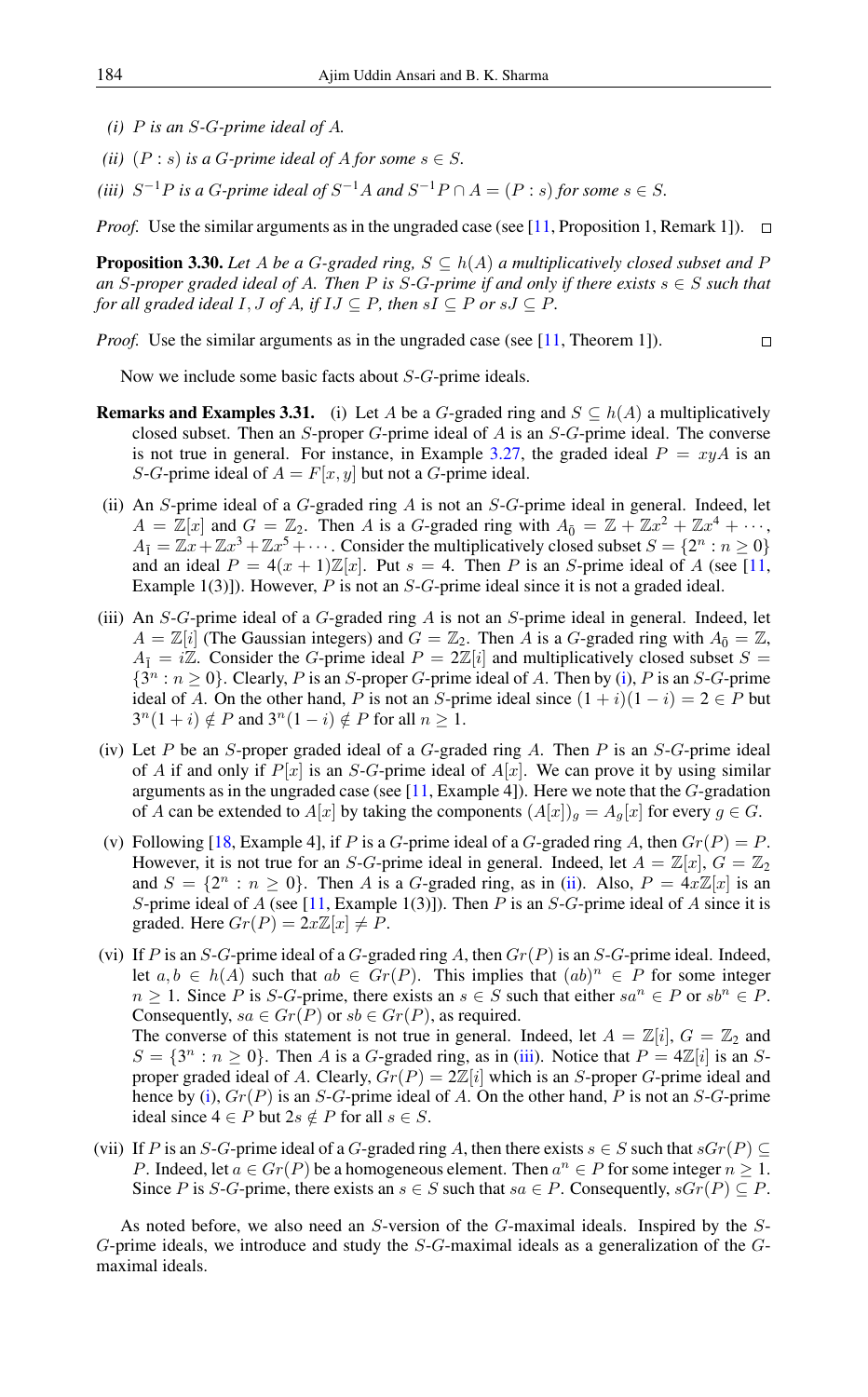**Definition 3.32.** Let A be a G-graded ring,  $S \subseteq h(A)$  a multiplicatively closed subset and L an S-proper graded ideal of A. We say that L is an S-G-maximal ideal if there exists an  $s \in S$  such that whenever  $L \subseteq I$  for some graded ideal I of A, then either  $sI \subseteq L$  or  $sA \subseteq I$ .

Let A be a G-graded ring and S a multiplicatively closed subset of  $h(A)$ . It can be easily seen by Zorn's lemma that every S-proper graded ideal of A is contained in an S-G-maximal ideal. Moreover, if L is an S-G-maximal ideal and I is an S-proper graded ideal of A such that  $L \subset I$ , then  $sI \subseteq L$  for some  $s \in S$ .

<span id="page-10-2"></span>**Example 3.33.** Let A be a G-graded ring and  $S \subseteq h(A)$  a multiplicatively closed subset. If L is an S-proper G-maximal ideal of A, then L is an S-G-maximal ideal.

Let M be an A-module. Following [\[3\]](#page-17-13),  $A(+)M = A \oplus M$  with coordinate-wise addition and multiplication  $(a_1, m_1)(a_2, m_2) = (a_1a_2, a_1m_2 + a_2m_1)$  is a commutative ring called the *idealization of* M.

The converse of Example [3.33](#page-10-2) is not true in general. For this, consider the following example.

**Example 3.34.** Let  $A = \mathbb{Z}(+) \mathbb{Z}_4$  be the idealization of the  $\mathbb{Z}_2$ -module  $\mathbb{Z}_4$ . Then A is a  $G =$  $\mathbb{Z}_2$ -graded ring with  $A_{\bar{0}} = \mathbb{Z} \oplus 0$ ,  $A_{\bar{1}} = 0 \oplus \mathbb{Z}_4$ . Consider the multiplicatively closed subset  $S = \{(2, 0)^n : n \ge 0\}$  and a graded ideal  $L = 6\mathbb{Z}(+) \mathbb{Z}_4$  of A. Clearly,  $\overline{L} \cap S = \phi$  and  $S \subseteq h(A)$ . We show that L is an S-G-maximal ideal. For this, let I be a graded ideal of A such that  $L \subseteq I$ . Notice that I is of the form  $m\mathbb{Z}(+) \mathbb{Z}_4$  for some integer m (see [\[3,](#page-17-13) p. 5]). Also, L being a subset of I implies that  $6\mathbb{Z} \subseteq m\mathbb{Z}$ ; hence I is one of the  $2\mathbb{Z}(+) \mathbb{Z}_4$ ,  $3\mathbb{Z}(+) \mathbb{Z}_4$ ,  $6\mathbb{Z}(+) \mathbb{Z}_4$  or  $\mathbb{Z}(+) \mathbb{Z}_4$ . Put  $s = (2, 0)$ . Then it is easy to see that either  $sI \subseteq L$  or  $sA \subseteq I$  for all the cases of I. Thus, L is an  $S-G$ -maximal ideal of A. On the other hand, L is not a  $G$ -maximal ideal since L is contained in a proper graded ideal  $3\mathbb{Z}(+) \mathbb{Z}_4$ .

The following proposition collects some immediate properties of the S-G-maximal ideals of a G-graded ring.

<span id="page-10-0"></span>**Proposition 3.35.** Let A be a G-graded ring,  $S \subseteq h(A)$  a multiplicatively closed subset and L *an* S*-*G*-maximal ideal of* A*. Then*

- <span id="page-10-1"></span>*(i)* L *is an* S*-*G*-prime ideal of* A*.*
- (*ii*)  $S^{-1}L$  *is a G-maximal ideal of*  $S^{-1}A$ *.*
- *(iii)*  $Gr(L)$  *is an S*-*G*-maximal ideal of A such that  $sGr(L) \subseteq L$  for some  $s \in S$ .
- *(iv)*  $(L : s)$  *is a G-maximal ideal among all S-proper graded ideals of A for some*  $s \in S$ *.*
- *Proof.* (i) Let  $a, b \in h(A)$  such that  $ab \in L$ . Clearly,  $L \subseteq L + aA$ . Since L is S-G-maximal, there exists  $s \in S$  such that either  $sA \subseteq L + aA$  or  $s(L + aA) \subseteq L$ . If  $s(L + aA) \subseteq L$ , then  $sa \in L$ . If  $sA \subseteq L + aA$ , then  $sbA \subseteq bL + abA \subseteq L$  since  $ab \in L$ ; hence  $sb \in L$ . Thus, L is an S-G-prime ideal of A.
- (ii) Clearly  $S^{-1}L$  is a proper graded ideal of  $S^{-1}A$  since L is an S-proper graded ideal of A. Now, suppose  $S^{-1}L \subseteq S^{-1}I$  for some graded ideal I of A and  $S^{-1}I \neq S^{-1}A$ . Then  $\pi^{-1}(S^{-1}I)$  is an S-proper graded ideal of A and  $\pi^{-1}(S^{-1}L) \subseteq \pi^{-1}(S^{-1}I)$ , where  $\pi$ :  $A \to S^{-1}A$  is a natural graded homomorphism given by  $\pi(a) = \frac{a}{1}$ . This implies that  $L \subseteq \pi^{-1}(S^{-1}I)$ . But then there exists  $s \in S$  such that  $s\pi^{-1}(S^{-1}I) \subseteq L$  since L is S-*G*-maximal. Consequently,  $\frac{s}{1}S^{-1}I = \pi(s\pi^{-1}(S^{-1}I)) \subseteq \pi(L) \subseteq S^{-1}L$ . This yields that  $S^{-1}I \subseteq S^{-1}L$ , and so  $S^{-1}I = S^{-1}L$ . Hence,  $S^{-1}L$  is a G-maximal ideal of  $S^{-1}A$ .
- (iii) Suppose  $Gr(L) \subseteq I$  for some graded ideal I of A. This implies that  $L \subseteq I$ , and so there exists  $s \in S$  such that either  $sI \subseteq L \subseteq Gr(L)$  or  $sA \subseteq I$ ; hence,  $Gr(L)$  is an S-G-maximal ideal of A. Also,  $sGr(L) \subseteq L$  for some  $s \in S$  since  $L \subseteq Gr(L)$  and  $Gr(L)$  is an S-proper graded ideal.
- (iv) Since L is S-G-maximal, there exists  $s \in S$  such that if  $L \subseteq I$  for some graded ideal I of A then either sI  $\subseteq L$  or sA  $\subseteq I$ . By Proposition [2.2,](#page-2-0)  $(L : s)$  is a graded ideal of A. If  $(L : s) \cap S \neq \emptyset$ , then there exists  $s' \in S$  such that  $ss' \in L$ , absurd since L is S-proper. Thus  $(L : s)$  is an S-proper graded ideal, and so a proper graded ideal of A. We show that  $(L : s)$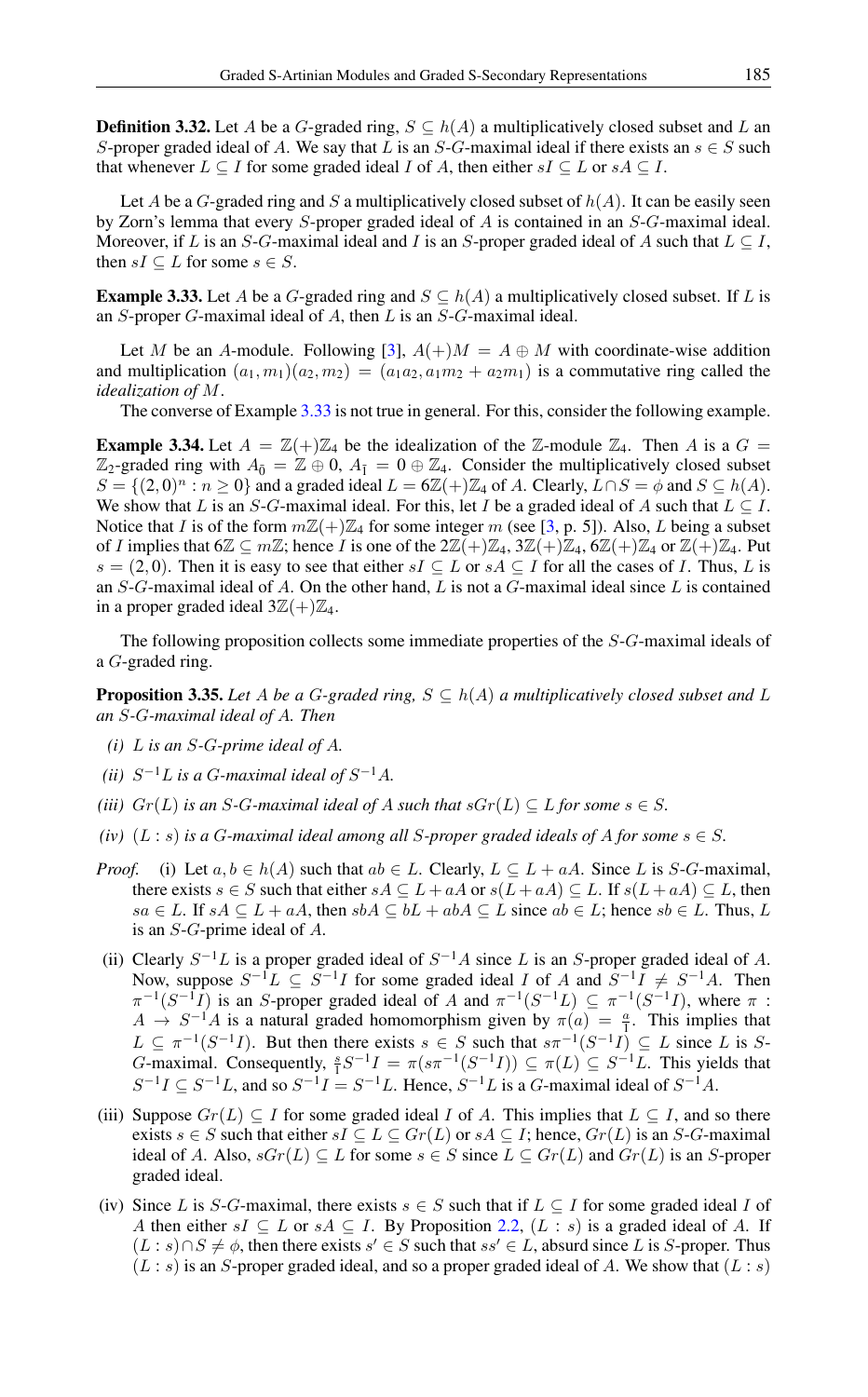is a G-maximal ideal among all S-proper graded ideals. For this, let  $(L : s) \subseteq J$  for some S-proper graded ideal J of A. We need to show  $(L : s) = J$ . Clearly,  $L \subseteq (L : s) \subseteq J$ ; whence either  $sJ \subseteq L$  or  $sA \subseteq J$  since L is S-G-maximal. But J being an S-proper graded ideal implies that  $sA \nsubseteq J$ , and so we conclude that  $sJ \subseteq L$  which implies that  $J \subseteq (L : s)$ . Hence  $(L : s) = J$ , as desired.

The converse of Proposition  $3.35(i)$  $3.35(i)$  is not true in general. For this consider the following example.

**Example 3.36.** Let  $A = \mathbb{Z}[x]$ ,  $G = \mathbb{Z}$  and  $S = \{2^n : n \ge 0\}$  a multiplicatively closed subset. Then A is a G-graded ring with deg(x) = 1. Take a graded ideal  $P = 4x\mathbb{Z}[x]$  of A. By [\[11,](#page-17-8) Example 1(3)],  $P$  is an  $S$ -prime ideal of  $A$ ; hence  $P$  is an  $S$ - $G$ -prime ideal since it is graded. On the other hand, P is not S-G-maximal since  $P \subseteq I = 4x\mathbb{Z}[x] + 3\mathbb{Z}[x]$  but  $2^n A \nsubseteq I$  and  $2^n I \nsubseteq P$ for any integer  $n \geq 0$ .

The next proposition gives a characterization of the S-G-maximal ideals in terms of Gmaximal ideals .

<span id="page-11-0"></span>**Proposition 3.37.** Let A be a G-graded ring,  $S \subseteq h(A)$  a multiplicatively closed subset and L *an* S*-proper graded ideal of* A*. Then*

- (*i*) L is an S-G-maximal ideal of A if and only if  $S^{-1}L$  is a G-maximal ideal of  $S^{-1}A$  and  $S^{-1}L \cap A = (L : s)$  for some  $s \in S$ .
- *(ii)* L *is an* S-G-maximal ideal of A *if*  $(L : s)$  *is a* G-maximal ideal of A for some  $s \in S$ .
- *Proof.* (i) Suppose L is an S-G-maximal ideal of A. Then by Proposition [3.35\(](#page-10-0)ii),  $S^{-1}L$  is a G-maximal ideal of  $S^{-1}A$ . Also, since L is S-G-maximal, there exists  $s \in S$  such that if  $L \subseteq I$  for some graded ideal I of A then either  $sI \subseteq L$  or  $sA \subseteq I$ . We show that  $S^{-1}L \cap A = (L : s)$ . For this, let  $a \in (L : s)$ . Then  $sa \in L$ , and so  $\frac{a}{1} \in S^{-1}L$ . Thus  $a \in S^{-1}L \cap A$ , and so  $(L : s) \subseteq S^{-1}L \cap A$ . For the reverse containment, let  $a \in S^{-1}L \cap A$ . Since L is S-G-maximal and  $L \subseteq L+aA$ , we have either  $sA \subseteq L+aA$  or  $s(L+aA) \subseteq L$ . If  $sA \subseteq L+aA$ , then  $S^{-1}A = S^{-1}(sA) \subseteq S^{-1}(L+aA) = S^{-1}L+S^{-1}(aA)$ , and so  $S^{-1}A =$  $S^{-1}L$  since  $a \in S^{-1}L$ , absurd because  $S^{-1}L$  is G-maximal. Therefore,  $s(L + aA) \subseteq L$ which implies that  $sa \in L$ ; hence  $a \in (L : s)$ . Thus  $S^{-1}L \cap A \subseteq (L : s)$ , as required. Conversely, suppose  $S^{-1}L$  is a G-maximal ideal of  $S^{-1}A$  and  $S^{-1}L \cap A = (L : s)$  for some  $s \in S$ . Notice that L is S-proper since  $S^{-1}L$  is a proper graded ideal. Now let  $L \subseteq I$  for some *S*-proper graded ideal *I* of *A*. Then  $S^{-1}L \subseteq S^{-1}I$ . Since  $S^{-1}L$  is a *G*-maximal ideal of  $S^{-1}A$  and  $I \cap S = \phi$ , we obtain that  $S^{-1}L = S^{-1}I$ . This implies that  $I \subseteq S^{-1}I \cap A = S^{-1}L \cap A = (L : s)$ ; hence  $sI \subseteq L$ . Thus L is an S-G-maximal ideal of A.
- (ii) Suppose  $(L : s)$  is a G-maximal ideal of A for some  $s \in S$ . Clearly,  $(L : s)$  is S-proper since L is S-proper. Let  $L \subseteq I$  for some graded ideal I of A. Then  $(L : s) \subseteq (I : s)$ which implies that either  $(I : s) = A$  or  $(L : s) = (I : s)$  since  $(L : s)$  is G-maximal. If  $(I : s) = A$ , then  $sA \subseteq I$ . If  $(L : s) = (I : s)$ , then  $sI \subseteq L$ . Hence, L is an S-G-maximal ideal of A.

 $\Box$ 

 $\Box$ 

Now we are in a position to explore the analogous properties of G-graded Artinian rings and modules depending upon G-prime and G-maximal ideals for the G-graded S-Artinian rings and modules. It is well known that in a G-graded Artinian ring, each G-prime ideal is G-maximal. The following proposition generalizes this result for the G-graded S-Artinian rings.

<span id="page-11-1"></span>**Proposition 3.38.** Let A be a G-graded S-Artinian ring, where  $S \subseteq h(A)$  is a multiplicatively *closed subset. Then each* S*-*G*-prime ideal of* A *is an* S*-*G*-maximal ideal.*

*Proof.* Let P be an S-G-prime ideal of A. Suppose  $P \subseteq I$  for some S-proper graded ideal I of A. Since P is S-G-prime, there exists an  $s \in S$  such that for all  $a, b \in h(A)$  with  $ab \in P$ , either  $sa \in P$  or  $sb \in P$ . We claim that  $sI \subseteq P$ . On contrary, suppose  $sI \nsubseteq P$ . Let  $x \in sI \setminus P$  be a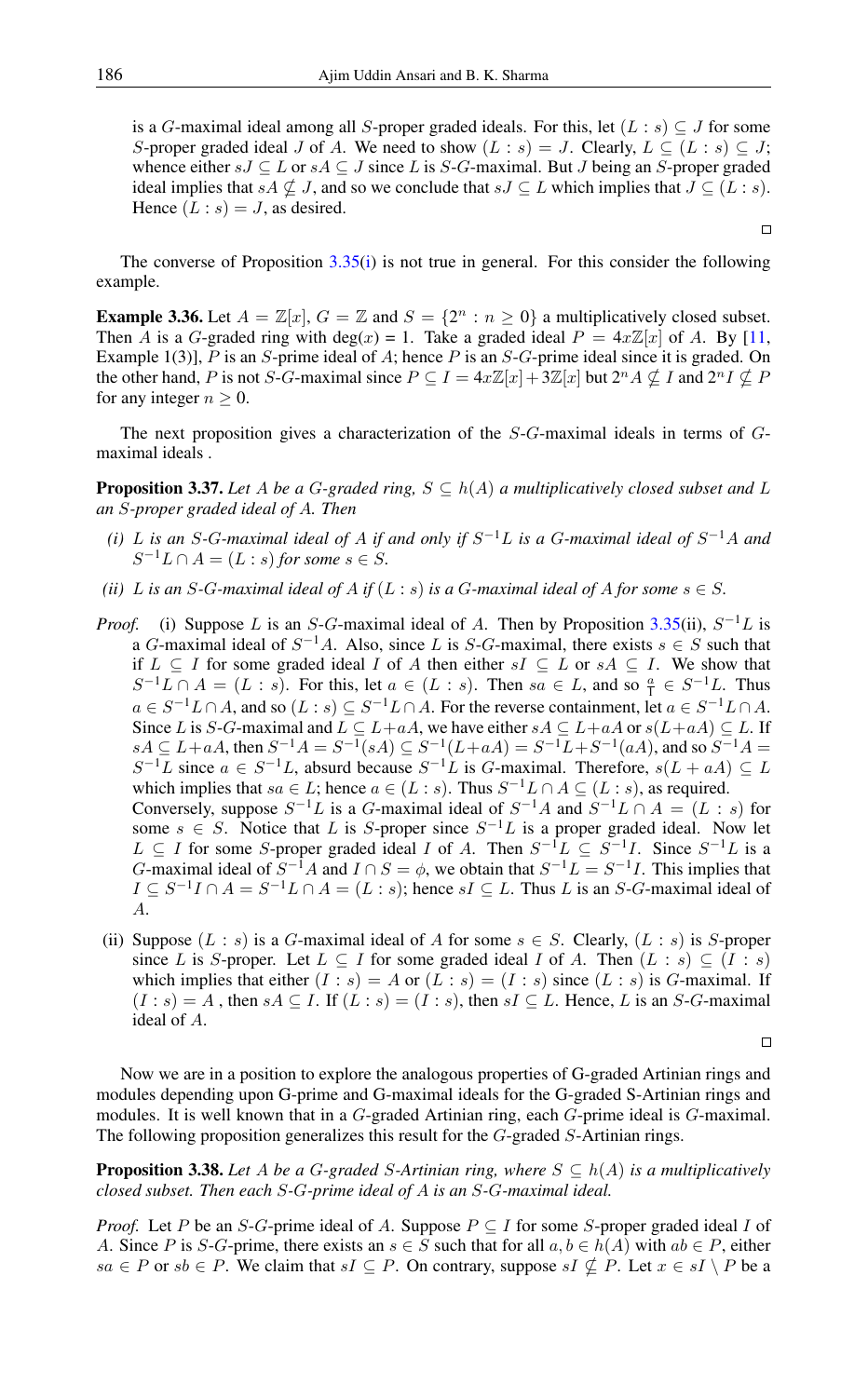homogeneous element. Consider the descending chain  $P + Ax \supseteq P + Ax^2 \supseteq P + Ax^3 \supseteq \cdots$  $P + Ax^n \supseteq \cdots$  of graded ideals of A. Since A is G-graded S-Artinian, there exist  $s' \in S$  and an integer  $j \ge 1$  such that  $s'(P + Ax^j) \subseteq P + Ax^{j+1}$ . Let  $y \in P$ . Then  $s'(y + x^j) = y' + x^{j+1}z$ for some  $y' \in P$  and  $z \in A$ . This implies that  $x^j(s'-xz) = y' - s'y \in P$ . Write  $x = sw$  for some homogeneous  $w \in I$ . Then  $sw^j \notin P$  since  $x = sw \notin P$  and P is an S-G-prime ideal. Consequently,  $sx^j = s^{j+1}w^j \notin P$ . Since P is S-G-prime and  $x^j$  is a homogeneous element with  $sx^j \notin P$ , then by Remark [3.26,](#page-8-1) we have  $s(s'-zx) \in P \subseteq I$  which implies that  $s^2(s'-zx) \in sI$ . But then  $s's^2 \in sI \subseteq I$  since  $s^2zx \in sI$ . This is a contradiction since I is S-proper. Hence  $sI \subseteq P$ , and therefore P is an S-G-maximal ideal of A.  $\Box$ 

In the sequel of generalizing the results of G-graded Artinian rings and modules to G-graded S-Artinian rings and modules, our next result generalizes the fact that G-graded Artinian rings have only finitely many G-maximal ideals.

<span id="page-12-1"></span>**Lemma 3.39.** Let A be a G-graded S-Artinian ring, where  $S \subseteq h(A)$  is a multiplicatively closed *subset. Then* A *has only finitely many* S*-proper* G*-prime ideals.*

*Proof.* Use the similar arguments as in the ungraded case (see [\[19,](#page-18-4) Theorem 2.4]).  $\Box$ 

<span id="page-12-0"></span>Theorem 3.40. *Let* A *be a* G*-graded* S*-Artinian ring. Then there exist finitely many* S*-*G*maximal ideals*  $L_1, L_2, \ldots, L_r$  *of* A *such that if* L *is any* S-G-maximal ideal of A, then there *exists an*  $s \in S$  *such that*  $sL \subseteq L_j$  *and*  $sL_j \subseteq L$  *for some j.* 

*Proof.* Consider the set  $X = \{S^{-1}L : L \text{ is an } S \text{-} G\text{-} \text{maximal ideal of } A\}$ . Then by Proposition [3.37\(](#page-11-0)i),  $X \subseteq Spec^{G}(S^{-1}A)$ . By Lemma [3.39,](#page-12-1)  $S^{-1}A$  has only finitely many G-prime ideals which implies that  $X$  is a finite set. Consequently, there exist only finitely many  $S-G$ -maximal ideals  $L_1, L_2, \ldots, L_r$  in A such that  $S^{-1}L_i \neq S^{-1}L_j$  if  $i \neq j$ .

Let L be an S-G-maximal ideal of A. If  $L = L_i$  for some  $i = 1, 2, ..., r$ , then we are done. Suppose  $L \neq L_i$  for any i. Then obviously  $S^{-1}L = S^{-1}L_j$  for some j. By Proposition [3.37\(](#page-11-0)1),  $S^{-1}L \cap A = (L:s)$  and  $S^{-1}L_j \cap A = (L_j:s')$  for some  $s, s' \in S$ . But then  $(L:s) = (L_j:s')$ since  $S^{-1}L = S^{-1}L_j$ . This yields that  $s'L \subseteq L_j$  and  $sL_j \subseteq L$ . Consequently,  $ss'L \subseteq L_j$  and  $ss'L_j \subseteq L$ , as desired.

<span id="page-12-2"></span>Corollary 3.41. *Let* A *be a* G*-graded Artinian ring. Then* A *has only a finite number of* G*maximal ideals.*

*Proof.* Follows form Theorem [3.40](#page-12-0) for  $S = \{1\}$ .

Corollary 3.42. *Let* A *be an Artinian ring. Then* A *has only a finite number of maximal ideals.*

*Proof.* Follows form Corollary [3.41](#page-12-2) for  $G = \{e\}.$ 

## 4 Graded S-Secondary Modules and Graded S-Secondary Representations

It is known that the class of G-graded Artinian modules is one of the examples of the existence of graded secondary representation (Proposition [2.4\)](#page-2-1). As we have transferred several results on G-graded Artinian modules to G-graded S-Artinian modules so far; in that sequence, if we wish to obtain analogous representation in G-graded S-Artinian modules, we must replace G-graded secondary modules by their S-version, namely, G-graded S-secondary modules. We begin this section by introducing its definition.

**Definition 4.1.** Let M be a G-graded A-module and  $S \subseteq h(A)$  a multiplicatively closed subset. Then M is said to be G-graded S-secondary if  $M \neq 0$  and there exists  $s \in S$  such that for each  $a \in h(A)$ , either  $sM \subseteq aM$  or  $(sa)^nM = 0$  for some integer  $n \ge 1$ . By a G-graded S-secondary submodule, we mean a graded submodule which is also a G-graded S-secondary module.

If  $S \subseteq h(A)$  is a multiplicatively closed subset such that  $0 \in S$ , then every G-graded Amodule M is G-graded S-secondary. More generally, if  $S \cap Gr(Ann(M)) \neq \phi$ , then M is trivially a G-graded S-secondary A-module. Thus, from now, we assume that  $Gr(Ann(M)) \cap$  $S = \phi$  in this work.

$$
\Box
$$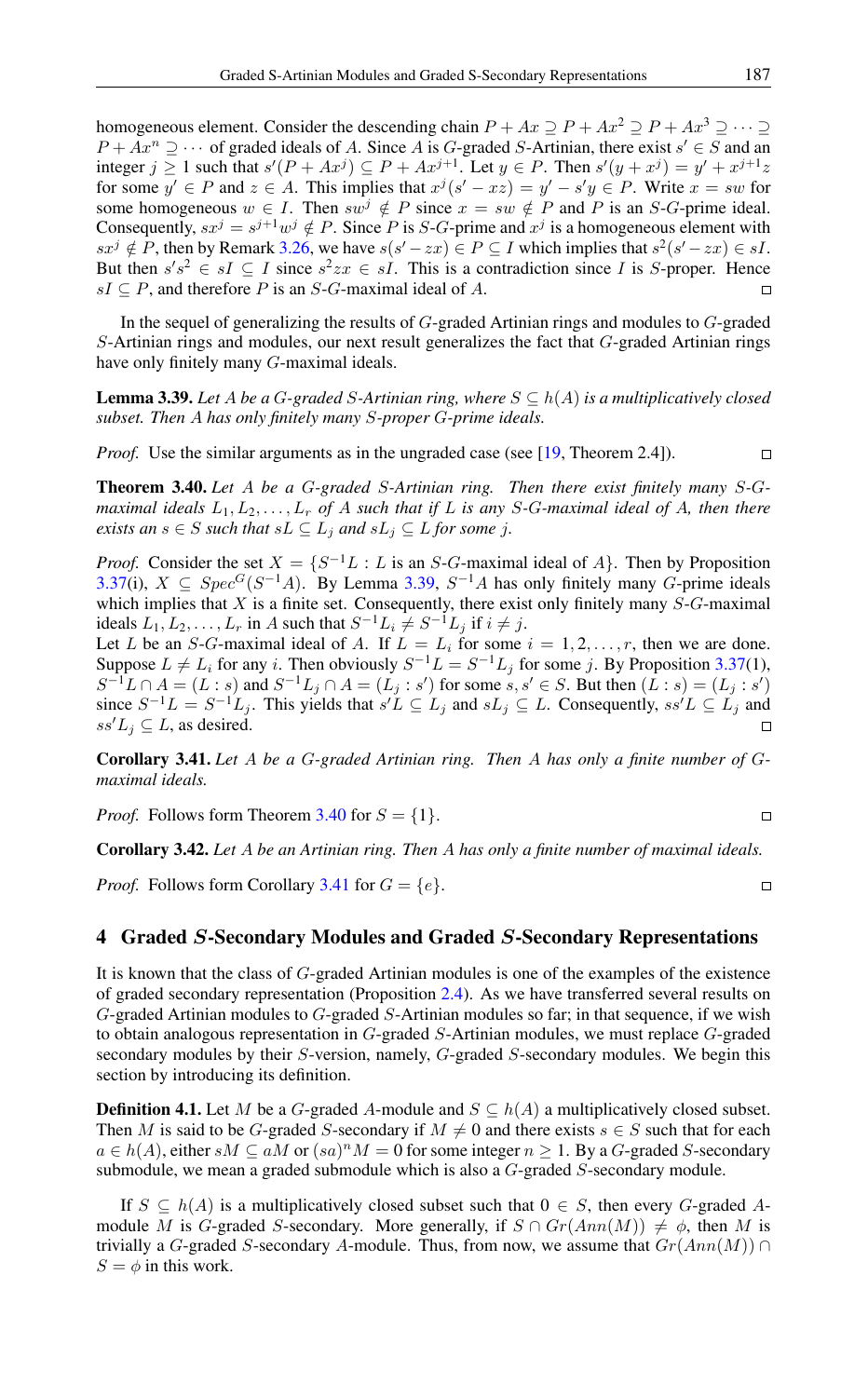<span id="page-13-0"></span>**Proposition 4.2.** Let M be a G-graded S-secondary A-module. Then  $P = Gr(Ann(M))$  is an S*-*G*-prime ideal of* A*, and we say that* M *is* G*-graded* S*-*P*-secondary.*

*Proof.* Let  $a, b \in h(A)$  such that  $ab \in P = Gr(Ann(M))$  and  $sa \notin P$  for all  $s \in S$ . Then  $(ab)^m M = 0$  for some integer  $m \ge 1$  and  $(sa)^n M \ne 0$  for all  $s \in S$  and integers  $n \ge 1$ . But then there exists  $s' \in S$  such that  $s'M \subseteq aM$  since M is G-graded S-secondary. This implies that  $(s'b)^m M \subseteq (ab)^m M = 0$ , and so  $s'b \in P = Gr(Ann(M))$ . Also, P is S-proper since  $Gr(Ann(M)) \cap S = \phi$ . Hence  $P = Gr(Ann(M))$  is an S-G-prime ideal of A.  $\Box$ 

Now we include some basic facts about G-graded S-secondary modules.

- **Remarks and Examples 4.3.** (i) Every  $G$ -graded secondary A-module is a  $G$ -graded  $S$ -secondary A-module for every multiplicatively closed subset  $S \subseteq h(A)$ . The converse is also true if  $S \subseteq U(h(A))$ , where  $U(h(A))$  denotes the set of all units of  $h(A)$ .
- <span id="page-13-1"></span>(ii) A  $G$ -graded  $S$ -secondary module is not a  $G$ -graded secondary module in general. Indeed, let  $G = \mathbb{Z}$ ,  $A = \mathbb{Z} = A_0$  a G-graded ring and  $M = \mathbb{Z}_6[x]$  a G-graded A-module with  $deg(x) = 1$ . Consider a multiplicatively closed subset  $S = \{6^n : n \ge 0\}$ . Put  $s = 6$ . Then  $0 = sM \subseteq aM$  for all  $a \in h(A) = \mathbb{Z}$ ; hence M is a G-graded S-secondary module. On the other hand, M is not a G-graded secondary module since  $3M \neq M$  and  $3^nM \neq 0$  for all integers  $n \geq 1$ .
- (iii) The converse of Proposition [4.2](#page-13-0) is not true in general. Indeed, let  $G = \mathbb{Z}_2$ ,  $A = \mathbb{Z} = A_{\bar{0}}$  and  $M = \mathbb{Z}[i]$  a G-graded A-module with  $M_{\bar{0}} = \mathbb{Z}$ ,  $M_{\bar{1}} = i\mathbb{Z}$ . Take the multiplicatively closed subset  $S = \{2^n : n \ge 0\}$ . Then  $Gr(Ann(M)) = 0$ , a G-prime ideal, and so an S-G-prime ideal of A. However, M is not G-graded S-secondary since  $sM \nsubseteq 3M$  and  $(3s)^nM \neq 0$ for all integers  $n \geq 1$  and  $s \in S$ .
- (iv) Let  $M = \mathbb{Z}_6[x]$  be a G-graded A-module, as in [\(ii\)](#page-13-1). Take the multiplicatively closed subset  $S = \{5^n : n \ge 0\}$ . Then  $Gr(Ann(M)) = 6\mathbb{Z}$  is not an S-G-prime ideal of A since  $6 \in 6\mathbb{Z}$ but  $3s \notin 6\mathbb{Z}$  and  $2s \notin 6\mathbb{Z}$  for any  $s \in S$ . Hence by Proposition [4.2,](#page-13-0) M is not G-graded S-secondary.
- (v) Let M be a G-graded A-module. Let  $X = \{a \in h(A) : aM = M\}$  and  $S \subseteq X$  a multiplicatively closed subset. Then it is straightforward to see that  $M$  is  $G$ -graded  $S$ secondary if and only if it is G-graded secondary.

Now we study the basic properties of the G-graded S-secondary modules, especially under localization and homomorphism.

#### <span id="page-13-2"></span>**Proposition 4.4.** *Let* M *be a* G-graded A-module and  $S \subseteq h(A)$  a multiplicatively closed subset.

- <span id="page-13-3"></span>*(i) If*  $N_1$  *and*  $N_2$  *are* G-graded S-P-secondary submodules of M. Then  $N_1 + N_2$  *is a* G-graded S*-*P*-secondary submodule of* M*.*
- <span id="page-13-4"></span>(*ii*) If M is a G-graded S-secondary module, then  $S^{-1}M$  is a G-graded secondary  $S^{-1}A$ *module.*
- *Proof.* (i) Let  $N = N_1 + N_2$ . Then  $Gr(Ann(N)) = Gr(Ann(N_1)) \cap Gr(Ann(N_2)) = P$ since  $P = Gr(Ann(N_1)) = Gr(Ann(N_2))$ . Now, let  $a \in h(A)$ . Suppose  $(sa)^nN \neq 0$ for all  $s \in S$  and  $n \ge 1$ . Then  $sa \notin P = Gr(Ann(N))$  for every  $s \in S$ . Consequently,  $(sa)^nN_1 \neq 0$  and  $(sa)^nN_2 \neq 0$  for all  $s \in S$  and  $n \geq 1$ . This implies that there exist  $s_1, s_2 \in S$  such that  $s_1N_1 \subseteq aN_1$  and  $s_2N_2 \subseteq aN_2$  since  $N_1$  and  $N_2$  are G-graded Ssecondary. Put  $s' = s_1 s_2$ . Then  $s'N = s'N_1 + s'N_2 \subseteq aN_1 + aN_2 = aN$ . Hence, N is a G-graded S-P-secondary submodule of M.
- (ii) Let  $\frac{a}{t} \in h(S^{-1}A)$ , where  $a \in h(A)$  and  $t \in S$ . Since M is G-graded S-secondary, there exist  $s \in S$  and an integer  $n \ge 1$  such that  $(sa)^n M = 0$  or  $sM \subseteq aM$ . Suppose  $(sa)^n M =$ 0. Let  $\frac{x}{t'} \in S^{-1}M$ , where  $x \in M$  and  $t' \in S$ . Then  $s^n(a^n x) = (sa)^n x = 0$ ; whence  $\frac{a^n x}{1} = 0$ , and so  $\left(\frac{a}{t}\right)^n \frac{x}{t'} = 0$ . This implies that  $\left(\frac{a}{t}\right)^n S^{-1} M = 0$ . Now, suppose  $sM \subseteq aM$ . Let  $\frac{x}{t'} \in S^{-1}M$ , where  $x \in M$  and  $t' \in S$ . Write  $sx = ay$ for some  $y \in M$ . This implies that  $\frac{sx}{1} = \frac{ay}{1}$  in  $S^{-1}M$ , and so  $\frac{x}{t'} = \left(\frac{a}{t}\right)\left(\frac{ty}{st'}\right) \in \frac{a}{t}S^{-1}M$ . Consequently,  $\frac{a}{t}S^{-1}M = S^{-1}M$ . Hence,  $S^{-1}M$  is a G-graded secondary  $S^{-1}A$ -module.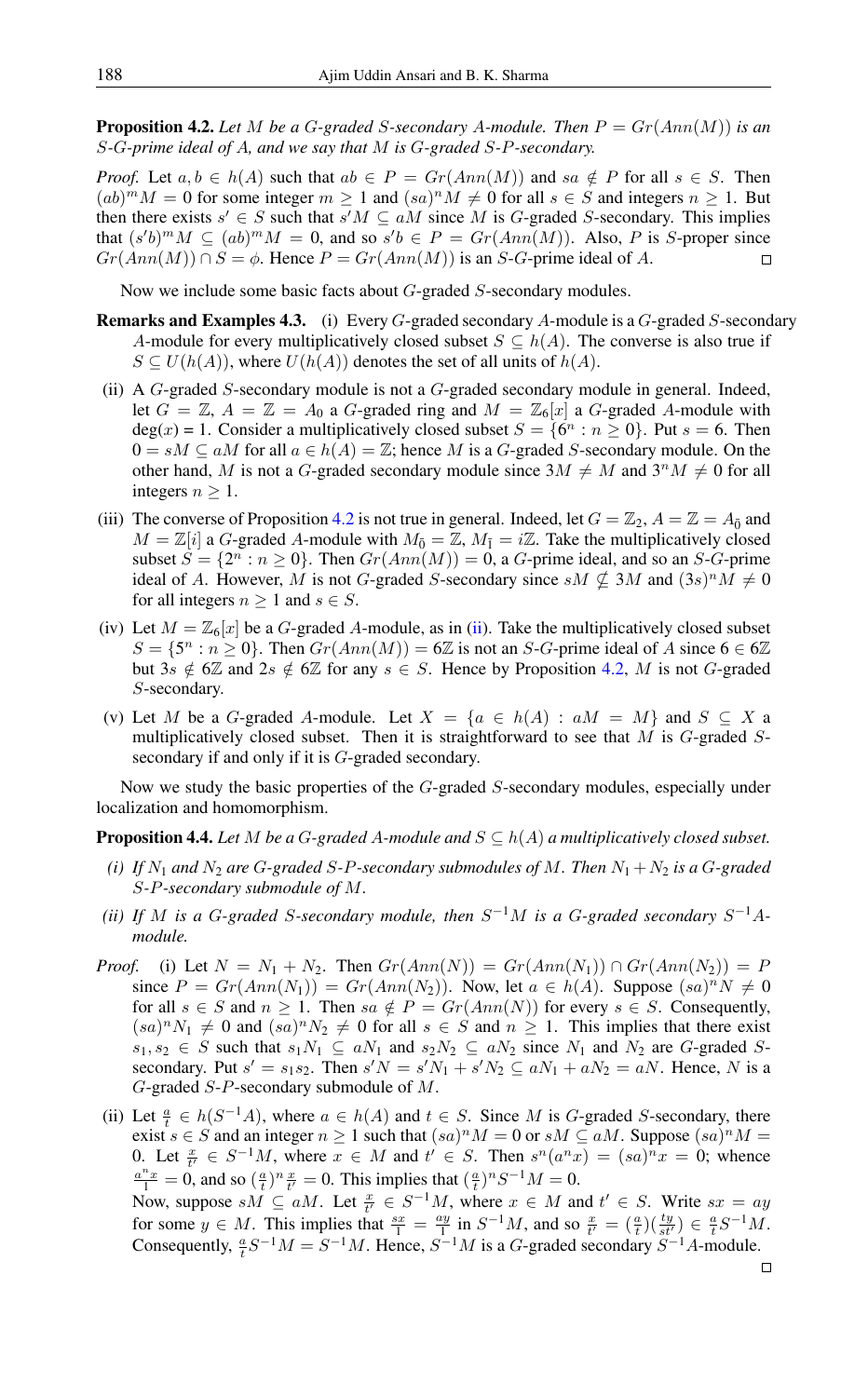**Proposition 4.5.** Let  $f : M \longrightarrow M'$  be a G-graded A-homomorphism and  $S \subseteq h(A)$  a multi*plicatively closed subset.*

- *(i)* If f is injective and M' is G-graded S-P-secondary such that  $f(M)$  is a graded pure submodule of M', then M is G-graded S-P-secondary.
- *(ii)* If  $f$  *is surjective and*  $M$  *is*  $G$ -graded  $S$ - $P$ -secondary, then  $M'$  *is*  $G$ -graded  $S$ - $P$ -secondary.
- *Proof.* (i) Let  $a \in h(A)$ . If  $a \in P = Gr(Ann(M'))$ , then  $f(a^nM) = a^n f(M) \subseteq a^nM' = 0$ for some integer  $n \geq 1$ . Consequently,  $a^n M = 0$  since f is injective. If  $sa \notin P$  for all  $s \in S$ , then there exists  $s' \in S$  such that  $s'M' \subseteq aM'$  since M' is G-graded S-P-secondary. This implies that  $s'f(M) = f(M) \cap s'M' \subseteq f(M) \cap aM' = af(M)$  since  $f(M)$  is a graded pure submodule of M'. Therefore  $s'M \subseteq aM$  since f is injective. Hence, M is a G-graded S-P-secondary module.
- (ii) Let  $a \in h(A)$ . If  $a \in P = Gr(Ann(M))$ , then  $a^n M = 0$  for some  $n \ge 1$ . This implies that  $a^n M' = a^n f(M) = f(a^n M) = 0$  since f is surjective. If sa  $\notin P$  for all  $s \in S$ , then there exists  $s' \in S$  such that  $s'M \subseteq aM$  since M is G-graded S-P-secondary. This implies that  $s'M' = s'f(M) = f(s'M) \subseteq f(aM) = af(M) = aM'$  since f is surjective. Hence, M' is a G-graded S-P-secondary module.

In general, a graded submodule of a G-graded S-P-secondary module need not be G-graded S-P-secondary. The following corollary asserts that under some conditions graded submodules of a G-graded S-P-secondary module are G-graded S-P-secondary.

<span id="page-14-0"></span>Corollary 4.6. *Let* M *be a* G*-graded* S*-*P*-secondary* A*-module and* N *a proper graded submodule of* M*.*

- *(i) If* N *is a graded pure submodule of* M*, then* N *is* G*-graded* S*-*P*-secondary.*
- *(ii)* M/N *is* G*-graded* S*-*P*-secondary.*

The following corollary is a generalization of [\[8,](#page-17-10) Proposition 2.7].

Corollary 4.7. *Let* M *be a* G*-graded* A*-module and* N *a nonzero graded pure submodule of* M*. Then* M *is a* G*-graded* S*-*P*-secondary module if and only if both* N *and* M/N *are* G*-graded* S*-*P*-secondary.*

*Proof.* Assume that M is G-graded S-P-secondary. Then by Corollary [4.6,](#page-14-0) N and  $M/N$  are G-graded S-P-secondary. Conversely, assume that N and M/N are G-graded S-P-secondary. Clearly,  $P = Gr(Ann(N)) = Gr(Ann(M/N))$ . Now let  $a \in h(A)$ . If  $a \in P$ , then  $a^{n_1}M \subseteq N$ ,  $a^{n_2}N = 0$  for some integers  $n_1, n_2 \ge 1$ . Let *n* be the maximum of  $n_1$  and  $n_2$ . Then  $0 = a^n N =$  $N \cap a^n M = a^n M$  since N is graded pure and  $a^n M \subseteq N$ . If  $sa \notin P$  for all  $s \in S$ , then there exist  $s_1, s_2 \in S$  such that  $s_1 N \subseteq aN$  and  $s_2(M/N) \subseteq a(M/N)$  since N and  $M/N$  are G-graded S-*P*-secondary. Put  $s' = s_1 s_2$ . Then  $N \cap s'M = s'N \subseteq aN = N \cap aM$  and  $s'(M/N) \subseteq a(M/N)$ ; hence  $s'M \subseteq aM$ , as required.  $\Box$ 

Now we introduce an S-version of G-graded secondary representation, namely, G-graded S-secondary representation.

**Definition 4.8.** Let A be a G-graded ring,  $S \subseteq h(A)$  a multiplicatively closed subset and M a Ggraded A-module. We say that M has a  $G$ -graded S-secondary representation (or M is  $G$ -graded S-secondary representable) if it can be written as a sum

$$
M = N_1 + N_2 + \cdots + N_r
$$

with each  $N_i$  G-graded S-P<sub>i</sub>-secondary, where  $P_i = Gr(Ann(N_i))$  for  $i = 1, 2, ..., r$ . The representation is minimal if the S-G-prime ideals  $P_i$  are all distinct and none of the  $N_i$  is redundant.

It is straightforward to see that G-graded secondary representable modules are G-graded Ssecondary representable. Thus the notion G-graded S-secondary representation generalizes the notion of graded secondary representation. The next result follows by Proposition [4.4\(](#page-13-2)[i\)](#page-13-3).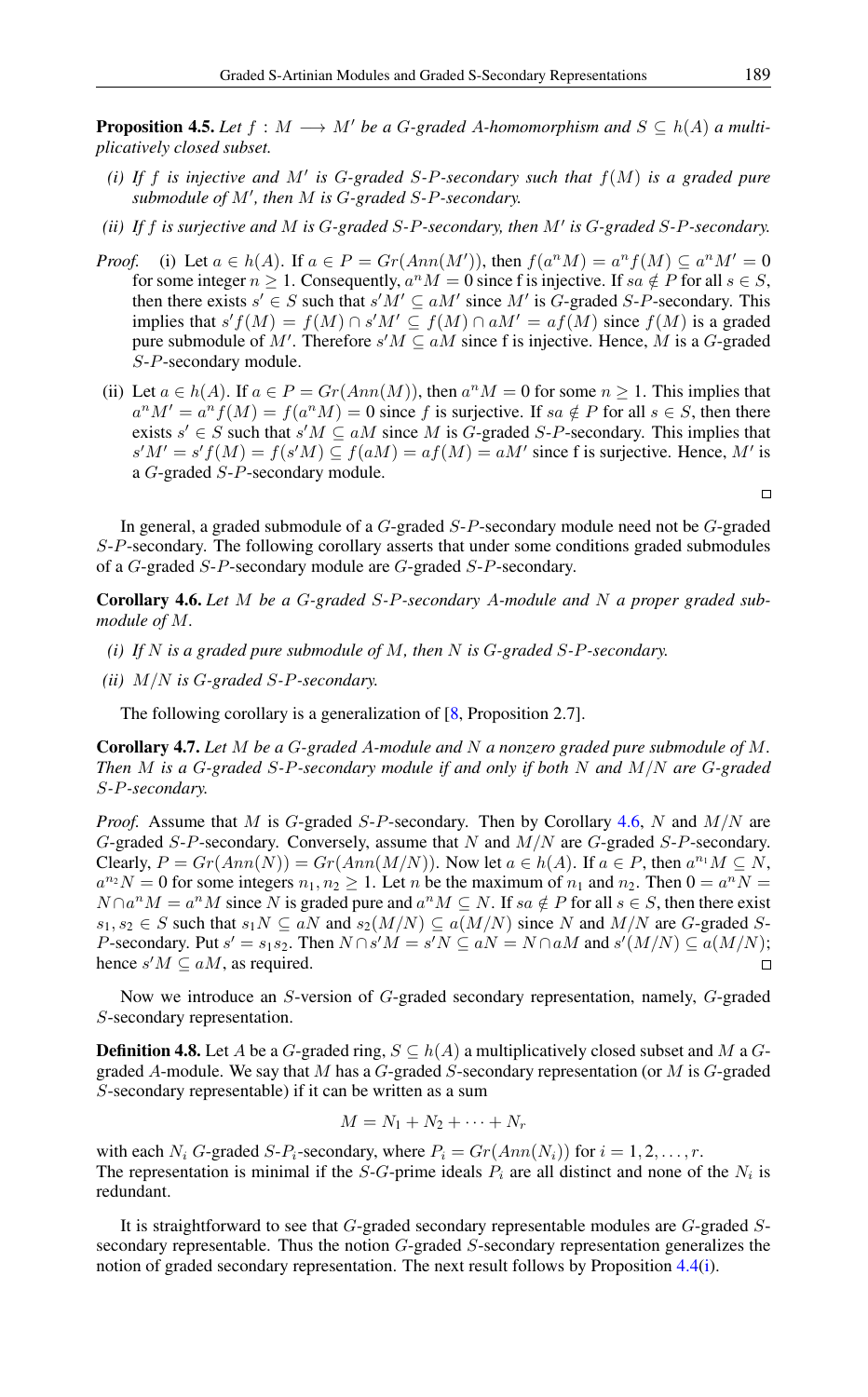Theorem 4.9. *(Existence of minimal* G*-graded* S*-secondary representations) Let* M *be a* G*graded* S*-secondary representable* A*-module. Then it has a minimal* G*-graded* S*-secondary representation.*

**Remark 4.10.** If  $M = \sum^{r}$  $\sum_{i=1} N_i$  is a minimal G-graded S-secondary representation for a G-graded A-module  $M$ , then it follows from Proposition [4.4](#page-13-2)[\(ii\)](#page-13-4) that

$$
S^{-1}M = \sum_{i=1}^{r} S^{-1}N_i
$$

is a G-graded secondary representation for  $S^{-1}M$ . Thus if M is G-graded S-secondary representable, then  $S^{-1}M$  is a G-graded secondary representable module.

Let M be a  $G$ -graded A-module. Recall that a  $G$ -prime ideal P of A is called an attached G-prime ideal of M if M has a G-graded P-secondary quotient. In order to investigate the extent to which the G-graded S-secondary representation is unique, we need S-version of the attached G-prime ideals, namely, the attached S-G-prime ideals. An S-G-prime ideal P of A is called an *attached* S*-*G*-prime ideal of* M if M has a G-graded S-P-secondary quotient. The set of all attached S-G-prime ideals of M is denoted by  $S$ - $Att_A^G(M)$ .

<span id="page-15-0"></span>**Theorem 4.11.** Let M be a G-graded S-secondary representable A-module. If  $M = N_1 + N_2 +$  $\cdots + N_r$  *is a minimal G-graded S-secondary representation of* M and  $P_i = Gr(Ann(N_i))$  for  $i = 1, 2, \ldots, r$ , then

$$
S\text{-}Att_A^G(M) = \{P_1, P_2, \ldots, P_r\}.
$$

*Proof.* Let  $N^i = \sum_{i=1}^r$  $\sum_{j=1, j\neq i} N_j$  for  $i = 1, 2, \dots, r$ . Then for each i,

$$
M/N^i \cong N_i/(N_i \cap N^i)
$$

is a nonzero quotient of  $N_i$ ; hence by Corollary [4.6,](#page-14-0)  $M/N^i$  is G-graded S- $P_i$ -secondary. Thus  $\{P_1, P_2, \ldots, P_r\} \subseteq S$ - $Att_A^G(M)$ . For the reverse containment, let  $P \in S$ - $Att_A^G(M)$  and let U be a *G*-graded *S*-*P*-secondary quotient of M. Evidently, *S*- $Att_A^G(U)$ ={*P*}. Write  $U = M/N$ , where N is graded submodule of M. Let  $\bar{N}_i = (N_i + N)/N$  for  $i = 1, 2, ..., r$ . Then for each i,

$$
\bar{N}_i \cong N_i/(N_i \cap N)
$$

is a nonzero quotient of  $N_i$ ; hence again by Corollary [4.6,](#page-14-0)  $\bar{N}_i$  is G-graded S- $P_i$ -secondary. Consequently,  $U = \overline{N}_1 + \overline{N}_2 + \cdots + \overline{N}_r$  is a *G*-graded *S*-secondary representation of *U*. From this we obtain a minimal G-graded S-secondary representation  $U = \overline{N}_{i_1} + \overline{N}_{i_2} + \cdots + \overline{N}_{i_k}$ , and then

$$
\{P_{i_1}, P_{i_2}, \dots, P_{i_k}\} \subseteq S \text{-} Att_A^G(U) = \{P\}.
$$

This yields that  $P = P_j$  for some  $j$   $(1 \le j \le r)$ , as desired.

Corollary 4.12. *(Uniqueness Theorem) Let* M *be a* G*-graded* S*-secondary representable* A*module.* If  $\sum^r$  $\sum_{i=1}^r N_i$  and  $\sum_{j=1}^k$  $j=1$  $N'_j$  are two minimal G-graded S-secondary representations of M with  $N_i$  is *G*-graded *S*- $P_i$ -secondary and  $N'_j$  is *G*-graded *S*- $P'_j$ -secondary, then  $k = r$  and

$$
\{P_1, P_2, \ldots, P_r\} = \{P'_1, P'_2, \ldots, P'_r\}.
$$

*Proof.* By Theorem [4.11,](#page-15-0)  $\{P'_1, P'_2, \ldots, P'_k\} = S - At \mathcal{G}(M) = \{P_1, P_2, \ldots, P_r\}$  which implies that  $k = r$ , as required.

<span id="page-15-1"></span>**Remark 4.13.** Let  $M$  be a  $G$ -graded  $S$ -secondary representable  $A$ -module and  $N$  a proper graded submodule of M. Then  $M/N$  is G-graded S-secondary representable and  $S\text{-}Att_A^G(M/N) \subseteq S\text{-}$  $Att_A^G(M)$ . Indeed, let  $M = \sum_{r=1}^{r}$  $\sum_{i=1} N_i$  be a minimal *G*-graded *S*-secondary representation of *M*, then  $M/N = \sum_{r=1}^{r}$  $\sum_{i=1}^{N} (N_i + N) / N$ . Notice that

$$
\qquad \qquad \Box
$$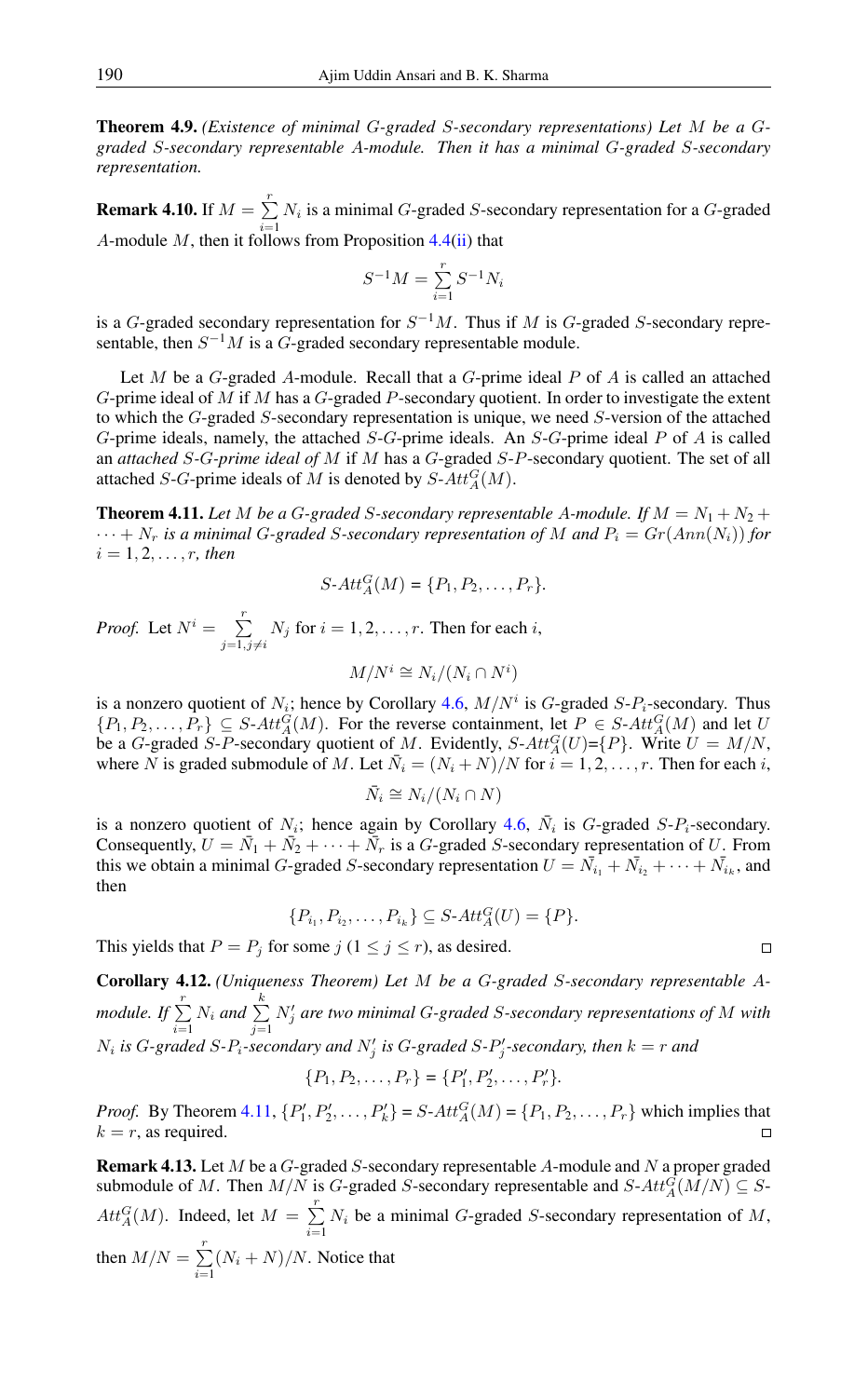$$
(N_i + N)/N \cong N_i/(N \cap N_i)
$$

is a quotient of  $N_i$ ; hence by Corollary [4.6,](#page-14-0) each  $(N_i + N)/N$  is G-graded S-secondary, as required. Next, let  $P \in S$ - $Att_A^G(M/N)$ . Then  $M/N$  has a G-graded S-P-secondary quotient, and hence M has a G-graded S-P-secondary quotient. Consequently,  $P \in S$ - $Att_A^G(M)$ , as desired.

Now we study an important property of the attached S-G-prime ideals in the next theorem which is a generalization of Theorem [2.7.](#page-2-2)

<span id="page-16-0"></span>Theorem 4.14. *Let* M *be a* G*-graded* S*-secondary representable* A*-module. If* N *is a* G*-graded* S*-secondary representable submodule of* M*. Then*

$$
S\text{-}Att_A^G(M/N) \subseteq S\text{-}Att_A^G(M) \subseteq S\text{-}Att_A^G(N) \cup S\text{-}Att_A^G(M/N).
$$

*Proof.* The first containment follows from Remark [4.13.](#page-15-1) For the next containment, let  $P \in S$ - $Att_A^G(M)$ . Let L be a graded submodule of M such that  $M/L$  is G-graded S-P-secondary. If  $L + N \neq M$ , then

$$
\frac{M/N}{(L+N)/N} \cong M/(L+N) \cong \frac{M/L}{(L+N)/L}
$$

and hence by Corollary [4.6,](#page-14-0)  $M/(L+N)$  is G-graded S-P-secondary since  $M/L$  is G-graded  $S-P$ -secondary. This implies that  $M/N$  has a  $G$ -graded  $S-P$ -secondary quotient. Therefore,  $P \in S$ - $Att_A^G(M/N)$ . If  $L + N = M$ , then

$$
M/L = (N + L)/L \cong N/(L \cap N).
$$

Consequently,  $N/(L \cap N)$  is G-graded S-P-secondary since  $M/L$  is G-graded S-P-secondary. Hence  $P \in S$ - $Att_A^G(N)$ , as desired.  $\Box$ 

As an immediate consequence, we have the following result which is a generalization of Corollary [2.8.](#page-2-3)

Corollary 4.15. *If* M1, M2, . . . , M<sup>k</sup> *are* G*-graded* S*-secondary representable* A*-modules, then* L k M<sup>i</sup> *is* G*-graded* S*-secondary representable and we have*  $i=1$ 

$$
S\text{-}Att_A^G(\bigoplus_{i=1}^k M_i) = \bigcup_{i=1}^k S\text{-}Att_A^G(M_i).
$$

Now we give an S-version of graded secondary representation for graded Artinian modules. For this, we need S-version of the G-graded sum-irreducible modules. Recall that a non-zero G-graded module is said to be G*-graded sum-irreducible* if it is not the sum of two proper graded submodules [\[20,](#page-18-2) Definition 2.1(iii)]. A nonzero G-graded A-module M is called G*-graded* S*sum-irreducible* if whenever  $sM \subseteq M_1 + M_2$  for some  $s \in S$  and graded submodules  $M_1, M_2$ of M, then there exists  $s' \in S$  such that either  $s'sM \subseteq M_1$  or  $s'sM \subseteq M_2$ .

We end this section by proving the existence of G-graded S-secondary representation in Ggraded S-Artinian modules. For this, we need the following lemma which is a generalization of [\[20,](#page-18-2) Proposition 2.3].

## <span id="page-16-1"></span>Lemma 4.16. *Let* M *be a* G*-graded* S*-Artinian,* G*-graded* S*-sum-irreducible* A*-module, where*  $S \subseteq h(A)$  *is a multiplicatively closed subset. Then M is a G-graded S-secondary module.*

*Proof.* On the contrary, suppose M is not a G-graded S-secondary module. Then there exists  $a \in h(A)$  such that  $sM \nsubseteq aM$  and  $(sa)^nM \neq 0$  for every  $s \in S$  and  $n \geq 1$ . This implies that  $aM \neq M$  and  $a^nM \neq 0$  for all  $n \geq 1$ . Consider a descending chain  $aM \supseteq a^2M \supseteq \cdots \supseteq a^n$  $a^n M \supseteq \cdots$  of graded submodules of M. Since M is G-graded S-Artinian, there exist  $s' \in S$ and an integer  $j \ge 1$  such that  $s'a^jM \subseteq a^iM$  for all  $i \ge j$ . Let  $x \in M$ . Then there exists  $y \in M$ such that  $s'a^jx = a^{j+1}y$ . This implies that  $s'x - ay \in (0 :_M a^j)$ , and so  $s'M \subseteq aM + (0 :_M a^j)$ . Notice that aM and  $(0:_{M} a^{j}) := \{m \in M : a^{j}m = 0\}$  are graded submodules of M. Now, since M is G-graded S-sum-irreducible, there exists  $s'' \in S$  such that either  $s''s'M \subseteq aM$  or  $s''s'M \subseteq (0:_{M} a^{j}).$  This is a contradiction since  $sM \nsubseteq aM$  and  $sM \nsubseteq (0:_{M} a^{n})$  for every  $s \in S$  and  $n \geq 1$ . Hence, M is a G-graded S-secondary module.  $\Box$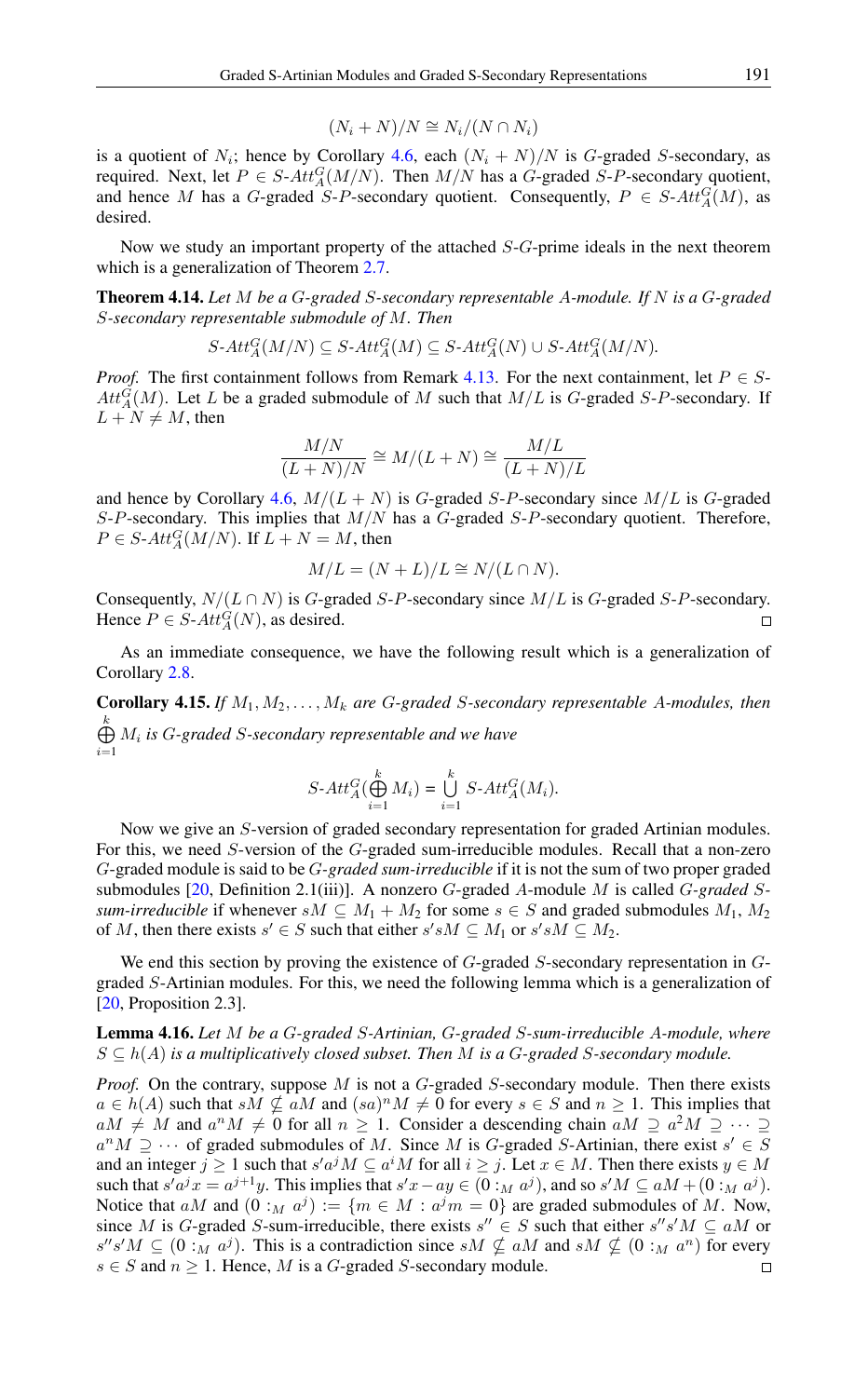<span id="page-17-11"></span>**Theorem 4.17.** Let M be a G-graded S-Artinian A-module, where  $S \subseteq h(A)$  is a multiplica*tively closed subset. Then* M *contains a graded submodule which has a* G*-graded* S*-secondary representation.*

*Proof.* If M is G-graded S-secondary representable, then we are done. Suppose M is not Ggraded S-secondary representable. Let X be the set of nonzero graded submodules of  $M$  which is not G-graded S-secondary representable. Then X is non-empty as  $M \in X$ . By Theorem [3.23,](#page-7-0) X has a graded S-minimal element N say. Then N itself is not a  $G$ -graded S-secondary submodule and hence by Lemma  $4.16$ , N is not G-graded S-sum-irreducible. This implies that that there exist an  $s \in S$  and graded submodules  $N_1$ ,  $N_2$  of N with  $s'sN \nsubseteq N_1$ ,  $s'sN \nsubseteq N_2$  for all  $s' \in S$  such that  $sN \subseteq N_1 + N_2$ . Consequently,  $N_1, N_2 \notin X$  since  $s'N \nsubseteq N_1$ ,  $s'N \nsubseteq N_2$  for all  $s' \in S$  and N is a graded S-minimal element of X. This implies that  $N_1$  and  $N_2$  are G-graded S-secondary representable. Notice that  $N_1$  and  $N_2$  are nonzero. Hence,  $N_1 + N_2$  has a G-graded S-secondary representation, as desired.

Corollary 4.18. *Let* M *be a* G*-graded Artinian* A*-module. Then* M *has a* G*-graded secondary representation.*

*Proof.* Follows from Theorem [4.17](#page-17-11) for  $S = \{1\}$ .

Let A be a G-graded ring, S a multiplicatively closed subset of  $h(A)$ , and M a G-graded Ssecondary A-module. If the grading is trivial, then M is called an S*-secondary module*. Clearly, the notion of S-secondary module is a generalization of secondary modules. By Proposition [4.2,](#page-13-0) if an A-module M is S-secondary, then  $\sqrt{Ann(M)}$  is an S-prime ideal of A, and in this case we say that M is an S*-*P*-secondary module*.

Corollary 4.19. *Let* A *be a ring,* S *a multiplicatively closed subset of* A *and* M *an* S*-Artinian* A*-module. Then* M *contains a submodule which can be written as the sum of finite number of* S*-secondary modules.*

*Proof.* Follows from Theorem [4.17](#page-17-11) for  $G = \{e\}.$ 

Notice that the case  $S = \{1\}$  of the result above is nothing but a well-known fact that Artinian modules have secondary representations. Thus Theorem [4.17](#page-17-11) generalizes the graded secondary representation for graded Artinian modules and at the same time is the extension of secondary representation for Artinian modules given by Macdonald in [\[13\]](#page-18-1).

## <span id="page-17-0"></span>References

- <span id="page-17-4"></span>[1] D. D. Anderson and T. Dumitrescu, S-Noetherian rings, *Commun. Algebra* 30(9), 4407–4416 (2002).
- <span id="page-17-7"></span>[2] D. D. Anderson, A. Hamed and M. Zafrullah, On S-GCD domains, *J. Algebra Appl.* 18(4), (2019).
- <span id="page-17-13"></span>[3] D. D. Anderson and M. Winders, Idealization of a module, *J. Commut. Algebra* 1(1), 3–56 (2009).
- <span id="page-17-1"></span>[4] E. Artin, Zur Theorie der hyperkomplexen Zahlen, *Abh. Math. Sem. Univ. Hamburg* 5(1), 251–260 (1927).
- <span id="page-17-2"></span>[5] M. F. Atiyah and I. G. Macdonald, *Introduction to Commutative Algebra*, Addison-Wesley Publishing Company (1969).
- <span id="page-17-5"></span>[6] Z. Bilgin, M. L. Reyes and U. Tekir, On right S-Noetherian rings and S-Noetherian modules, *Commun. Algebra* 46(2), 863–869 (2018).
- <span id="page-17-9"></span>[7] S. Ceken and M. Alkan, On Graded Second and Coprimary Modules and Graded Secondary Representations, *Bulletin Malaysian Math. Sci. Soc.*, 38(4) 1317–1330 (2015).
- <span id="page-17-10"></span>[8] S. Ebrahimi Atani and F. Farzalipour, On Graded Secondary Modules, *Turkish J. Math.* 31, 371–378 (2007).
- <span id="page-17-6"></span>[9] A. Facchini and Z. Nazemian, Modules with chain conditions up to isomorphism, *J. Algebra* 453, 578–601 (2016).
- <span id="page-17-12"></span>[10] R. Hazrat, *Graded Rings and Graded Grothendieck Groups*, London Math. Soc. Lecture Notes Series 435, Cambridge University Press (2016).
- <span id="page-17-8"></span>[11] A. Hamed and A. Malek, S-prime ideals of a commutative ring, *Beitr. Algebra Geom.* 61(3), 533–542 (2020).
- <span id="page-17-3"></span>[12] D. Kirby, Coprimary decomposition of Artinian modules, *J. London Math. Soc.* 6(2), 571–576 (1973).

$$
\Box
$$